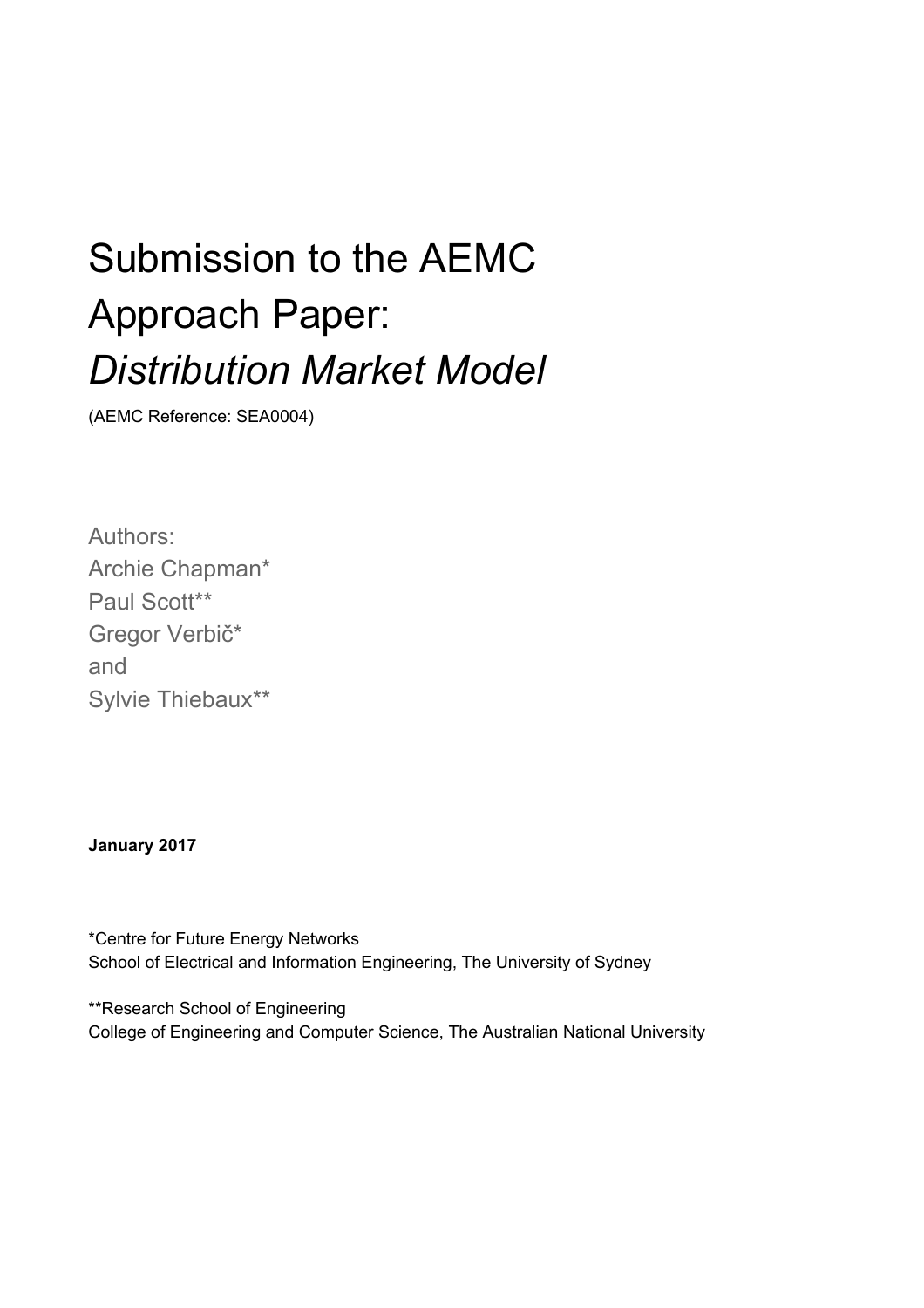#### About the authors and the CONSORT project

*The authors of this submission are involved in the CONSORT Project, also known as the Bruny Island Battery Trial. The CONSORT project team is made up of industrial partners Reposit Power and TasNetworks, and researchers from the Australian National University, The University of Sydney and the University of Tasmania.*

*CONSORT is an ARENA funded research project and field trial, which is addressing how batteries can be used by householders to manage their energy while simultaneously being used to help manage the network. During the trial, up to 40 battery systems are being installed in homes on Bruny Island in Tasmania's south-east. Working in conjunction with rooftop solar generation, these batteries will be coordinated to alleviate congestion on Bruny's undersea power supply cable and to reduce the reliance on costly and polluting diesel generation during peak season. More on the CONSORT project can be found at: <http://brunybatterytrial.org/>*

*Although the authors all share an affiliation with the CONSORT Project, this submission reflects their own opinions and perspectives. Specifically, this submission is not a reflection of a CONSORT Project-wide consensus view on the matters raised in the approach paper.*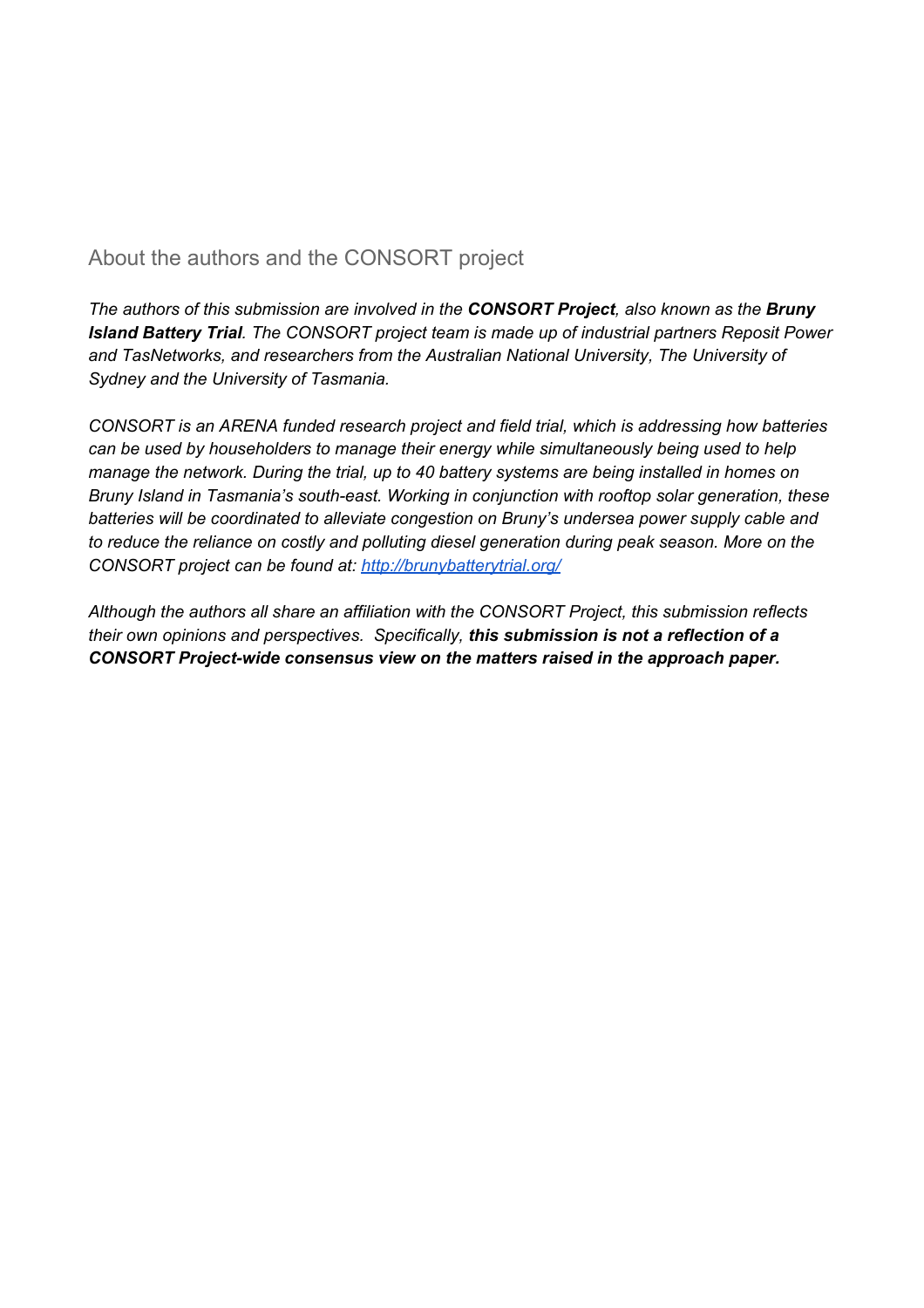| 1. Introduction                                                  | $\overline{\mathbf{4}}$ |
|------------------------------------------------------------------|-------------------------|
| 2. Background                                                    | 5                       |
| 3. Approaches to Distribution Network Market Design              | $\overline{7}$          |
| 3.1. Aims                                                        | $\overline{7}$          |
| 3.2. DN models: constraints, objectives and customer responses   | $\overline{7}$          |
| 3.2.1. DNSPs                                                     | $\overline{7}$          |
| 3.2.2. Customers                                                 | 9                       |
| 3.3. Co-optimisation of DN objectives                            | 10                      |
| 3.4. Market mechanisms supporting the efficient operation of DNs | 11                      |
| <b>4. Consultation Questions</b>                                 | 13                      |
| 4.1. Question 1                                                  | 13                      |
| 4.2. Question 2                                                  | 14                      |
| Remark on definitions and scope                                  | 14                      |
| 4.3. Question 3                                                  | 16                      |
| 4.4. Question 4                                                  | 16                      |
| 4.5. Question 5                                                  | 16                      |
| 4.6. Question 6                                                  | 17                      |
| 4.7. Question 7                                                  | 18                      |
| 4.8. Question 8                                                  | 18                      |
| 4.9. Question 9                                                  | 19                      |
| 4.10. Question 10                                                | 20                      |
| 5. Glossary                                                      | 21                      |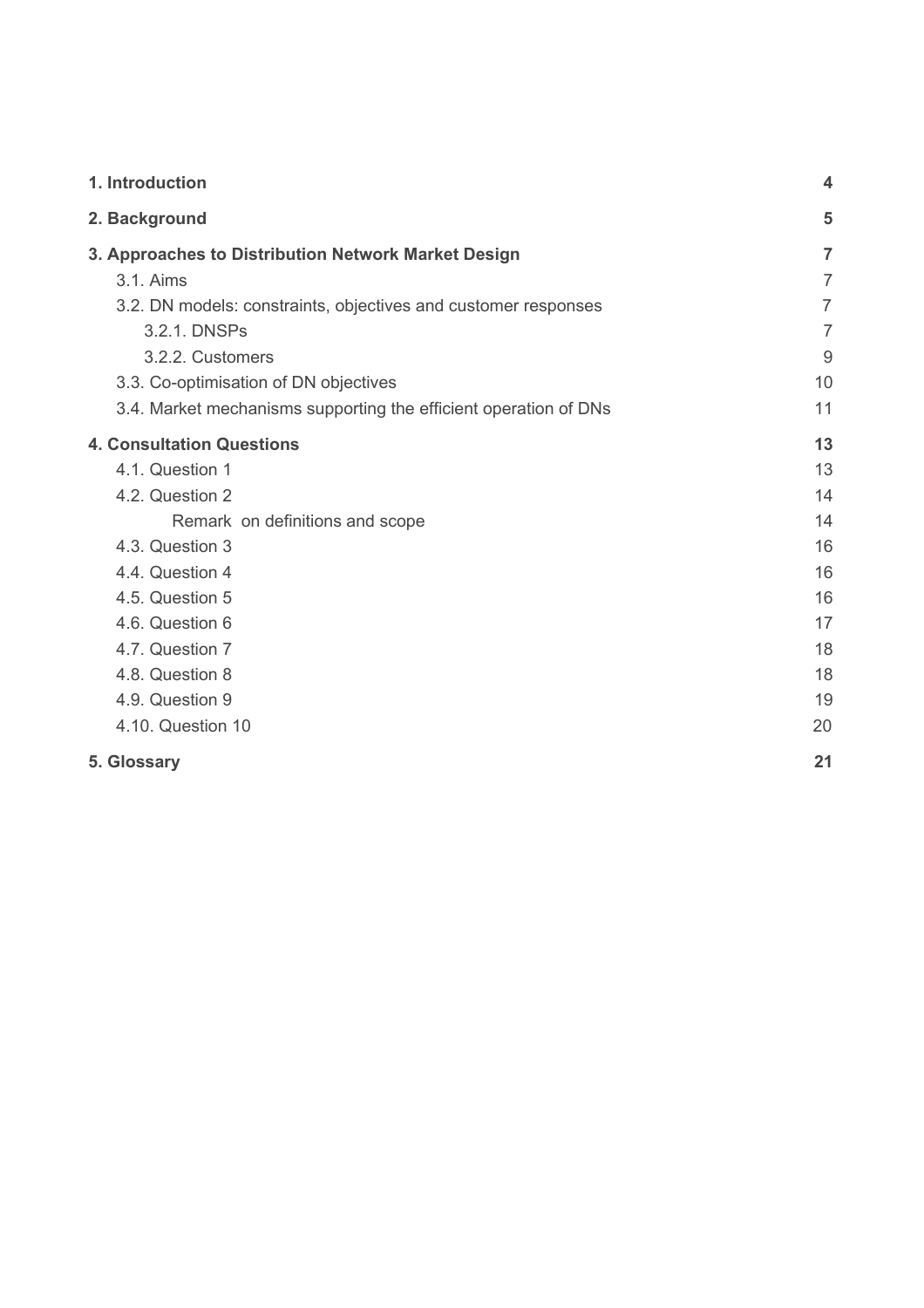## <span id="page-3-0"></span>1. Introduction

The University of Sydney (USyd) and Australian National University (ANU) welcome the opportunity to contribute to the Australian Energy Market Commission's (AEMC) project on Distribution Market Mechanisms, and thank the Commission for initiating this program of work.

We feel this project provides a timely and important opportunity for stakeholders to contribute to the ongoing work of facilitating the uptake of distributed energy resources (DER), particularly those embedded in distribution networks and "behind the meter." We believe that continued efforts to harness the full potential of DER will contribute towards the long-term interests of consumers in the NEM.

In the past, distribution networks were treated as passive components in the power system. The recent development and uptake of economical options for local generation, such as residential photovoltaics (PV), and increasing use of high-power devices, such as air conditioners, has lead to significant changes in residential feeder load profiles. Subsequently, this lead to increased investment in distribution network assets, and a commensurate increase in the costs of providing, and prices charged for access to, distribution networks.

In particular, current NEM arrangements (and those of almost all electricity industries around the world) do not provide economically efficient means for consumers to actively participate in distribution network management to reduce costs, be that their own private energy costs or electricity system-wide costs. More generally, the role that a wide range of distributed energy options - such as local generation, storage and flexible loads - might play in delivering network services, while understood in theory, is only just being realised in practice. Specifically, the advent of controllable technologies, such as residential battery storage and flexible loads, presents itself as an outstanding technical solution to mitigating the above mentioned drivers of distribution network cost increases, as well as contributing the flexibility required to complement variable sources of renewable energy supply. However, given the continued evolution of technological developments in this space, it comes as little surprise that designs for the institutions and market arrangements that enable and facilitate the delivery of these services, and their integration into existing energy market and frameworks, are not settled.

Within this context, in order to advance the National Electricity Objective (NEO), the AEMC have stated that they will use this project to explore:

- the technical opportunities and challenges presented by distributed energy resources;
- what, if any, new roles, price signals and market platforms are required to optimise the development, deployment and use of distributed energy resources;
- how the role of distribution network service providers (DNSPs) may need to adapt to facilitate a transition to a more decentralised market for electricity services;
- whether the existing electricity regulatory framework impedes or encourages innovation and adaptation by DNSPs to support the efficient uptake and use of distributed energy resources; and
- whether changes to the existing distribution regulatory arrangements, or the design of a new market, are necessary to address any impediments to business model evolution.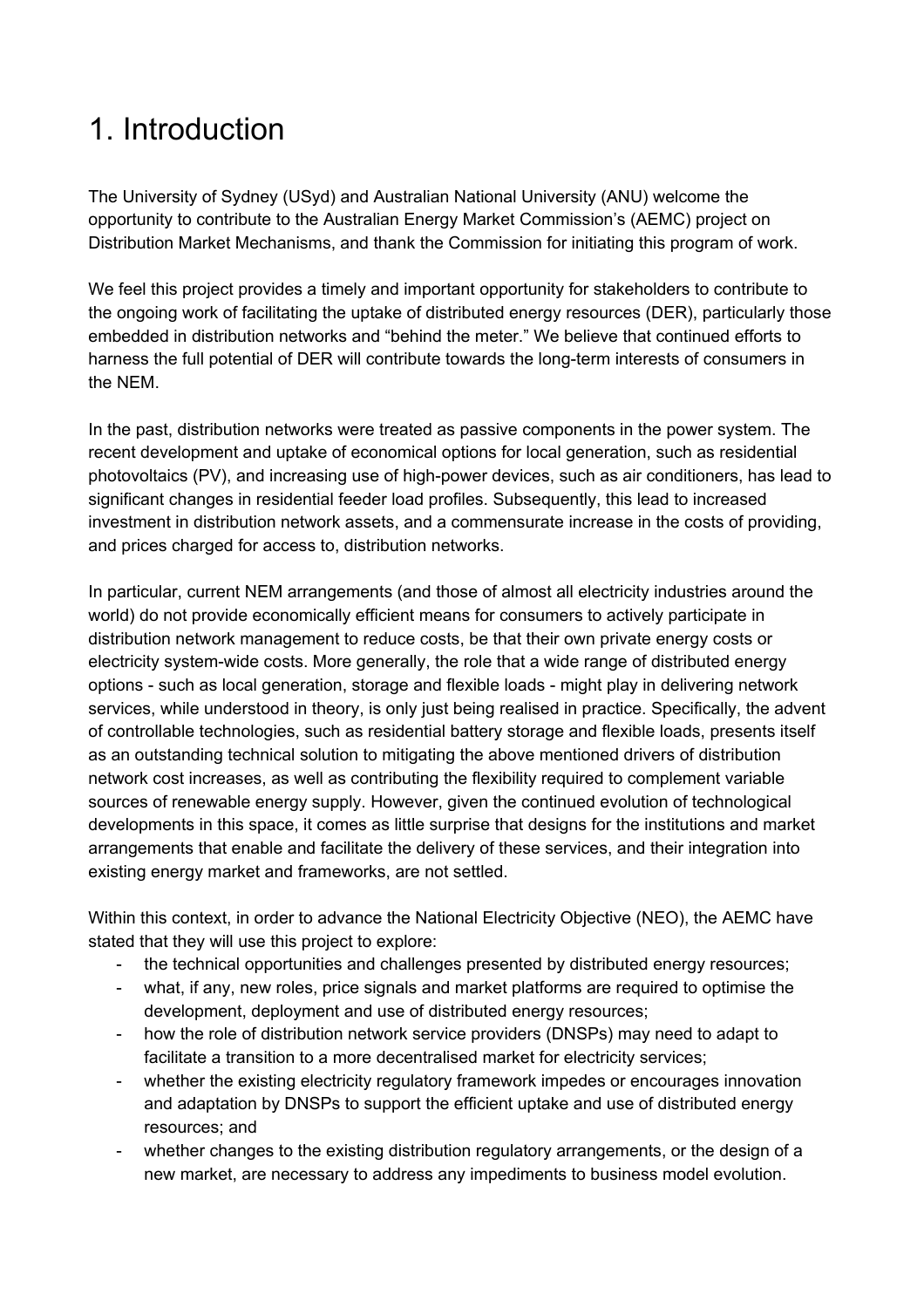We are largely satisfied that the AEMC have developed a project scope that captures identifies many of the key issues regarding the development of decentralised markets for electricity and network services at the distribution level, covering relevant aspects of future distribution network operation and development.

Nonetheless, the remainder of this submission provides detailed feedback on the approach paper, including extensions of the project's scope and definitions.

In particular, we encourage the AEMC to continue to focus on longer term considerations of dynamic efficiency in energy service provision, in addition to obvious roles of that market forces play in delivering allocative and productive efficiency. This should include consideration of ways to facilitate investment in and development of new technology by networks and other parties, the evolution of new business models, and the consistency of network pricing and cost recovery methods over time. These considerations stand in contradistinction to a focus on the regulatory and market arrangements that deliver short-run allocative and productive efficiency only.

The structure of this submission is as follows: First, a technical background is provided, outlining key recent development and transitions in the electricity sector. Section 3 then considers alternative ways mathematical models can be constructed for distribution markets. This section focuses on the methods employed in the CONSORT project, as a way of explaining what is possible. Section 4 then provides detailed responses to the consultation questions posed in the approach paper.

## <span id="page-4-0"></span>2. Background

Power systems are undergoing a major transformation driven by the emergence of cost-effective behind-the-meter DER, including onsite generation, energy storage, and flexible loads, and the technological advancement in the sensor, computer, communication and energy management technologies are changing the way electricity users source and consume electric power. The concurrent uptake of variable renewable energy sources (RES) at the supply side is further complicating this transition.

The flexibility of the demand side has been recognised as a valuable system resource for a long time. Historically, various demand response (DR) and demand side management (DSM) programs have been used as a reliability and capacity resource to manage emergency and peak load events, respectively. Under the old generation-following-load operation paradigm, DR was an effective way of managing predictable discrete events. The increasing variability and dispersal of supply, however, will require a more generation-like resource to provide balancing services, and more active control of low voltage networks.

However, the structure of existing DR and DSM programs is not fit for the purpose of distribution network management. Existing methods predominantly rely on large industrial customers with electricity-intensive processes that can be used as curtailable loads. These loads are relatively easy to aggregate, and they are often connected at the medium voltage level and above.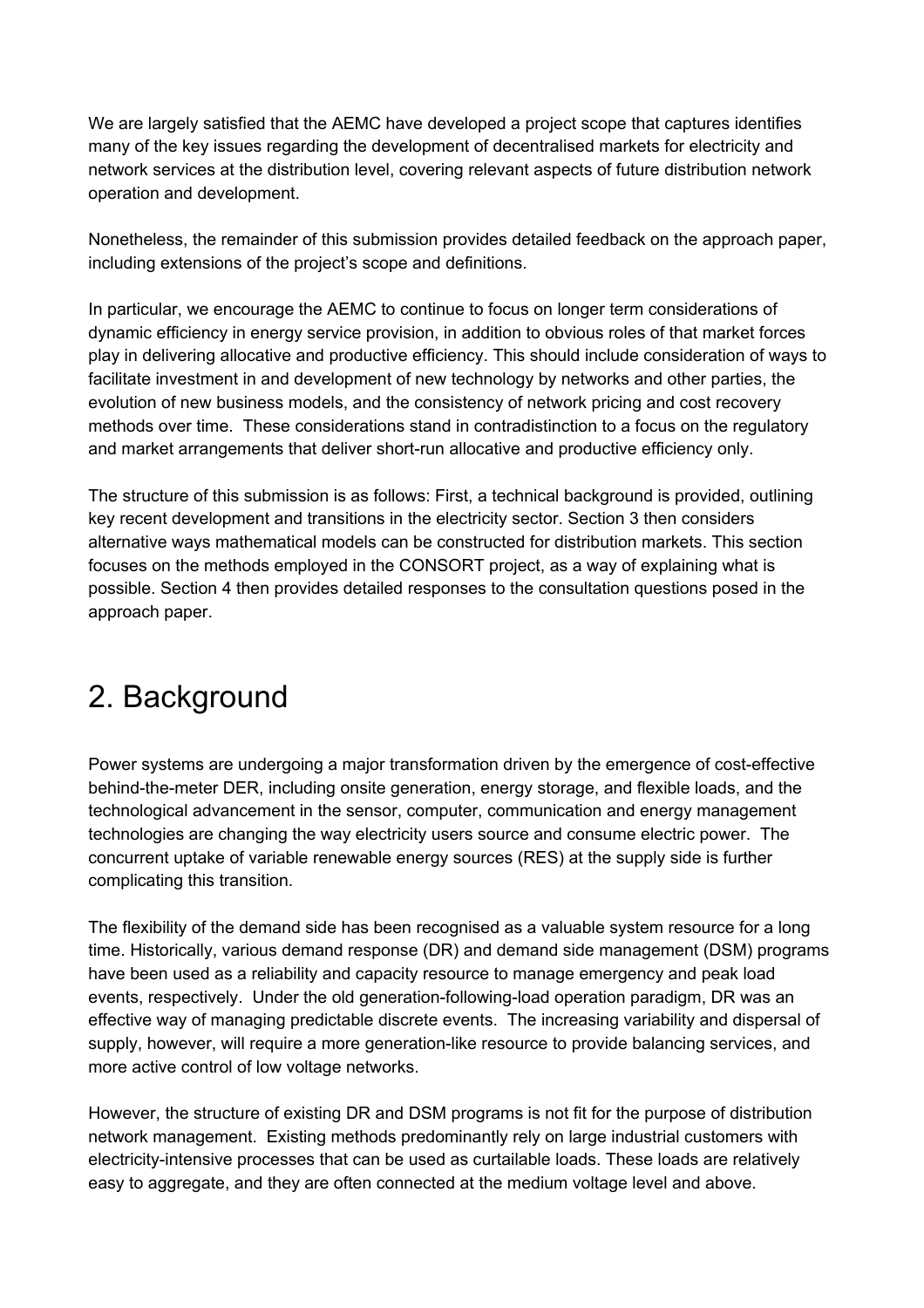In contrast, the bulk of customers on distribution networks consist of residential and small commercial and industrial buildings, with fast, flexible and continuously responsive DER connected "behind-the-meter." They also present the largest untapped pool of DR resources, which makes them a key enabler of future grids with high penetrations of renewable generation.

These devices are highly granular and therefore well suited for distribution network management. There are, however, significant technological challenges associated with tapping the flexibility of DER, which renders conventional aggregation techniques infeasible. In more detail: (i) they are highly diffuse; (ii) the nature of their energy usage is inherently task-oriented, (iii) they have highly variable stochastic energy usage patterns; and (iv) their number is potentially very large. Furthermore, these technical challenges are overlaid by the economic challenges of: (v) appropriately compensating electricity customers for using their private devices to deliver power system services; and (vi) having customers commit in advance to participating in such DR schemes, without manipulating the system.

Accordingly, a viable solution for harnessing the flexibility of the "behind-the-meter" DER will need to solve a number of fundamental challenges. First, it should appropriately balance users' financial benefit with any effects on their comfort. Second, it will need to consider network constraints explicitly, given that the targeted resources are mostly connected to lower voltage levels. Third, the aggregation scheme should be computationally scalable and communicationally feasible. And last, it should be robust to customer manipulation and collusion.

It is imperative that the AEMC's Distribution Market Mechanism project consider these aspects as a unified whole, because treating them as separate objectives or constraints is unlikely to result in an outcome that effectively contributes to the long-term interests of consumers in the NEM. This requirement mimics that of the joint consideration of transmission network constraints, generator characteristics and costs, and stability requirements of dispatch decision making in the NEM wholesale energy markets.

However, this analogy belies the for electricity regulators and regulated entities, such as networks, to also consider the effects of rapid technological change on the investment cycle dynamics of customers connected to the wider grid. This includes rapid reductions in the costs of installing particular technologies. Specifically, market mechanisms and regulatory changes that support investment in sufficient service capacity, including technological developments that facilitate novel means of procuring services, need to be examined alongside operational design of any distribution market model. This may also make the Commission's preference to translate approaches from the operations of transmission networks to the distribution level a difficult task to apply in practice, outside the provision of *system* services, such as overcoming system peak and ramping constraints or frequency control ancillary services. A detailed treatment of these issues is provided in the next two sections.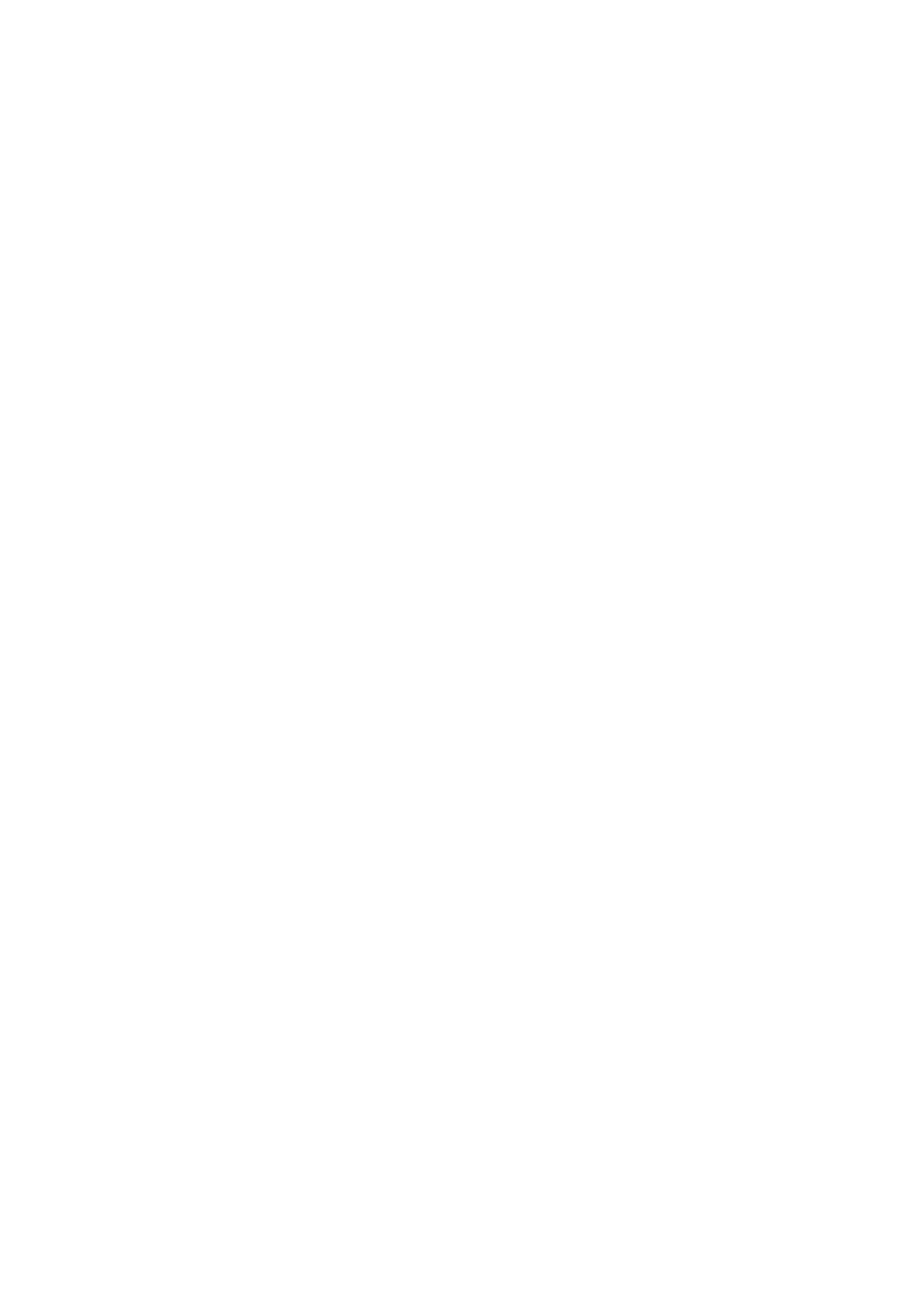## <span id="page-7-0"></span>3. Approaches to Distribution Network Market Design

### <span id="page-7-1"></span>3.1. Aims

The Distribution Market Model (DMM) project aims to set out a range of potential market design options that the AEMC can implement to address emerging regulatory and technical issues. The approach paper listed four key sets of considerations:

- the roles and functions that must be undertaken in any future distribution market;
- the advantages and disadvantages of each option, and their relative costs and benefits;
- what would need to be done in a regulatory sense to implement each option; and
- the advantages and disadvantages of each option in relation to the Commission's proposed market design principles and the NEO.

We take the perspective that detailed mathematical models of the distribution network (DN) and customer DERs can help inform both the design and operation of a DM. In the following, we briefly discuss modelling considerations and how such models can be used to enhance the outcomes for a DNSP.

### <span id="page-7-2"></span>3.2. DN models: constraints, objectives and customer responses

One approach to modelling a system is to break it up into distinct agents with their own individual objectives and constraints. In the DN, the most important agents are the DNSP and customers, with retailers also potentially playing a part if the goal of the DMM extends beyond local network management issues to wider wholesale market considerations.

When modelling the behaviour of an agent it is useful to think in terms of their actions, constraints and their objective. The DM specifies how agents interact with one another and the payments that are exchanged between them, it therefore influences their model, for example, by adding a new revenue stream for providing grid support (which they need to consider in their objective).

### <span id="page-7-3"></span>3.2.1. DNSPs

The primary objective of a DNSP is to provide their customers with safe and reliable access to electricity, and to do this within a limited operating budget. With customer adoption of DERs this objective is shifting towards not just providing customers with access to electricity consumption but also with the opportunity to provide power back into the network. Putting faults to one side, the key physical constraints that limit their ability to achieve these outcomes in a high DER future are the current carrying capacity of equipment (e.g., conductors and transformers) and their rated voltage limits. In addition, regulated limits on voltage at the point of customer supply must also be considered.

Many of the actions that DNSPs can take to meet these constraints are longer term making them not directly relevant to an operational DM, e.g., the decision as to whether or not allow a new solar PV customer to connect or whether to augment the network. Other everyday actions are automated such as the voltage control of automatic tap-changing transformers. Some actions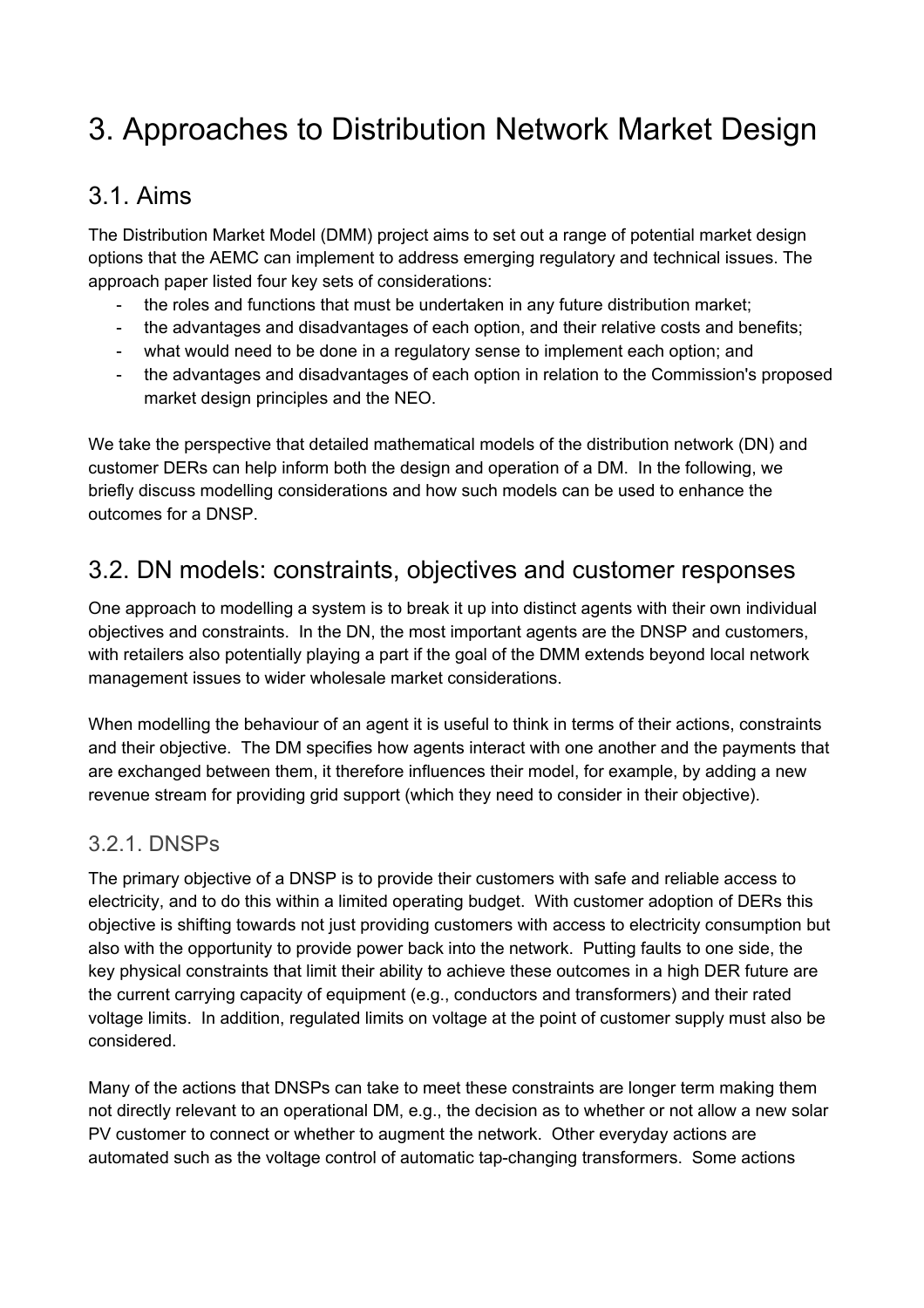such as the operation DNSP-owned generation could make use of a DM to improve decisions around generator operation.

A good starting point for a DNSP model that is relevant to day-to-day operations of a DM is a model of the network itself that simulates voltages and currents on network and includes their limits as well as an objective that takes into consideration any operating costs including DNSP-owned generation. Armed with such a model a DNSP can make informed decisions about how they should implement network, technical or operational solutions; or, alternatively, as is investigated in the CONSORT project with the Network-Aware Coordination algorithms, the network model can be built into the market itself in order to ensure that the market-based solutions produced meet the operating constraints of the network.

In fact the NEMDE takes the second approach described above, where an internal model of power flows (e.g., on the the state interconnectors) is used to guide the market solution to one that is within the network constraints. In more detail, to implement smart markets, such as electricity generator dispatch or DM, we work with the tools of mathematical optimisation to solve a cost-minimisation problem. One concept that is central to interpreting the output of idea such mathematical optimisation problems is complementary slackness – that a binding primal constraint is associated with a positive price (dual variable), while non-binding constraints have price zero. In particular, the model used by the NEMDE is generally a reasonably crude linear approximation of select parts of the true physical system. Originally, a simplified model would have been necessary for computational reasons, but with advances in optimisation techniques and processing power, more accurate models are now possible. 1

Looking deeper at the NEMDE, consider the treatment of frequency control ancillary services (FCAS). There are eight FCAS markets – raise and lower for regulation and fast, slow and delayed contingency response. Reserve markets are used for FCAS, because you can't run an auction for a response that is required within seconds. Indeed, FCAS are always required in a power system, which is another way of saying that the FCAS capacity constraint is always binding. Hence, FCAS capacity is almost always given a positive price (dual variable), regardless of how it is bought or supplied; however, in the NEM this reserve capacity is priced by running a reverse auction for it. When FCAS capacity is procured by auction in this way, the level of capacity is determined by sound engineering judgement, while the cost of the service is determined by the participants' bids. Additionally, the AEMO currently co-optimises generation and FCAS for least-cost system dispatch, so this is not a strictly energy-only dispatch rule (this approach is also used in many other electricity markets). Importantly, the FCAS markets are oblivious to the technology that is used to provide the services – it could be a synchronous generator, a large load or an aggregator of many small generators and/or loads. This makes the Australian FCAS markets very flexible, and able to respond to both the future growth of renewable generation and greater controllability of devices embedded in the distribution network.<sup>2</sup> Given the FCAS market's success and robustness in the face of technological change, it seems appropriate to construct a DMM based on similar principles.

<sup>1</sup> To the best of our knowledge, there have been no comprehensive studies into how much if any benefit more accurate models would bring to the NEM.

 $2$  On this topic, UNSW have compared various FCAS market structures and rules in the face of increasing renewable generation; see:

[http://ceem.unsw.edu.au/sites/default/files/documents/WIW13\\_Riesz-FCAS-2013-09-02a.pdf](http://ceem.unsw.edu.au/sites/default/files/documents/WIW13_Riesz-FCAS-2013-09-02a.pdf)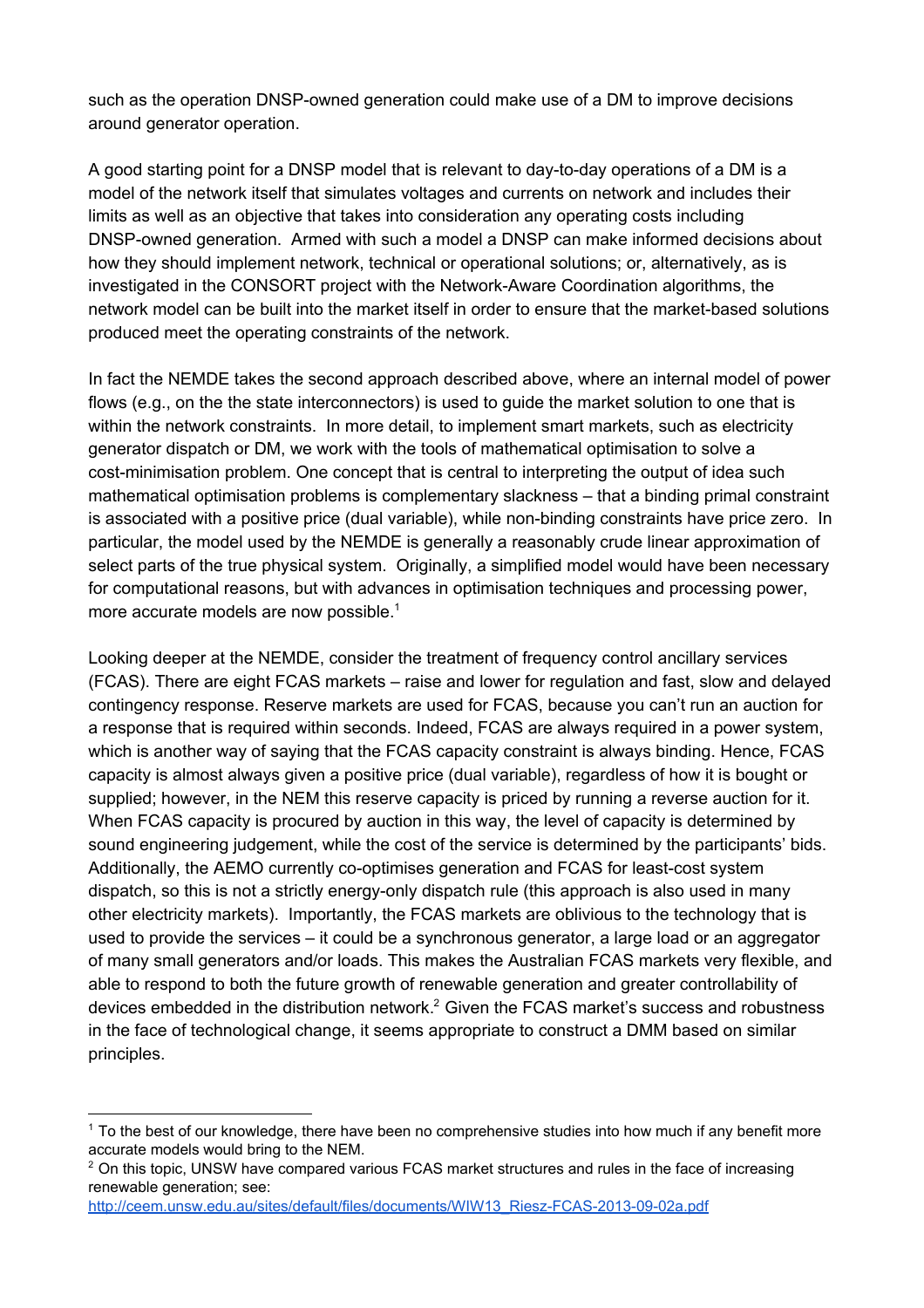Now reconsider distribution networks. In order to configure an operational distribution market, input and other cost factors, and the technical constraints prescribed by the physical system in conjunction with sound engineering principles, must be compiled into an optimisation problem. For example, network constraints could include:

- total power per phase,
- total current on each phase,
- total current on each line,
- voltage at each customer connection point, and
- phase imbalance.

If approached this way, the physical model encoded in the problem formulation will closely model the actual distribution network under consideration. The optimisation problem is then solved, giving an allocation of roles to different parties, such as real and reactive power injection/consumption schedules by DERs and network equipment states (e.g. transformer tap settings).

In particular, it is important that constraints like those above are included even if they are non-binding and have zero price, as (i) they may become binding in the future, and (ii) they are integral to the computation of the effect of power flows and other services delivered by DER on overall DN performance.

However, developing good models or representations of DNs is not so straightforward, because in the DM case there is even more uncertainty about the required model accuracy than in the case of generation dispatch. This is because:

- the future makeup and adoption of DERs is uncertain, and
- today even if DNSPs wanted very detailed network models, many of them simply just do not have the necessary data readily available.

In the CONSORT project, we are working with models that are as accurate as we can make them given the available data and computational limitations. A possible area of research within the project could look at how much the market solutions drop in quality as more approximate models are utilised.

In particular, initial simulations of the CONSORT Bruny Island network problem have shown that models of the unbalanced 3-phase nature of the network are needed otherwise more requests for network support are made than are strictly necessary, given the available resources and the constraint they are put towards overcoming. Also, in order to implement voltage control at the customer level, an approximation of the LV network will be necessary (along with MV feeder models), or derivation of local reactive control techniques that work in parallel to the DM.

#### <span id="page-9-0"></span>3.2.2. Customers

Customer models depend primarily on what type of DERs they have available for use. The decisions on what actions to take either come directly from people themselves, or through some form of automated energy management system (EMS) on their behalf. Ideally, the signals that come from the market are appropriate for both types of decisions to take place, but we focus on the response of an EMS as we expect most people will want a hands-off approach (for most types of DER an EMS can make better decisions anyway).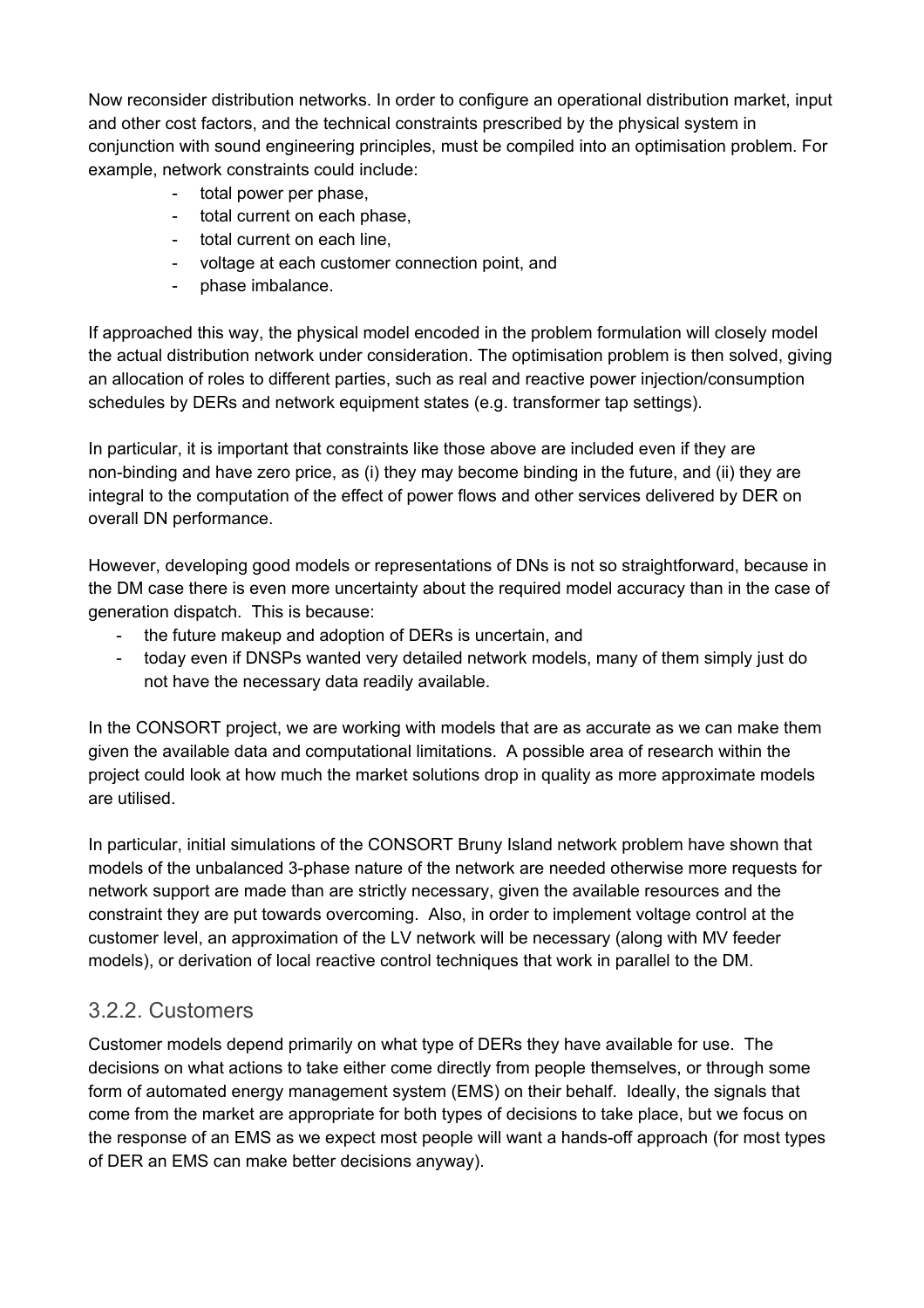A customer's primary objective is to reduce their costs for consuming electricity and maximising the value they can get from their solar system. In the current system customers can optimise these factors are by shifting to a different retailer, changing to a time-of-use tariff, self-consuming more solar, investing in energy efficient appliances or by simply just using less energy. DERs such as battery storage provide customers with greater flexibility to achieve these goals and can be readily automated by an EMS. Other DERs introduce additional factors to the objective that an EMS should consider. For example, air conditioning systems can be controlled in response to market prices, but occupants will want to set a price on how much deviation in room temperature they are willing to accept.

The information feeding into the model of a customer is constantly changing, can be quite sensitive (e.g., revealing about the behaviour of the people consuming the energy), and can add up to a large amount of data. This is why in a DM the customer model is best utilised locally instead of being explicitly incorporated into the DM mechanism like the network model. However, because the network and customer models are not collocated, a one-shot market (as discussed in section 4.4) will typically produce suboptimal outcomes. A typical way of improving the outcome is to use an iterative market which allows refinement of decisions, which is the strategy that the CONSORT project has adopted.

This departs from the NEM somewhat, where the offers that generators supply to the NEMDE are effectively piecewise-linear cost functions (along with simple constraints such as ramping rates) which are designed to be a proxy for the generators true model. While generators can modify these cost functions to a limited extent prior to dispatch, for the most part the system is designed as a one-shot market. In a DM this approach would be impractical and only provide a very crude approximation of true customer models for the reasons discussed previously but also because of the huge numbers of potential customer participants, their diversity and because of the complicated state-based nature of many DERs as we will discuss next.

Battery storage and many household smart appliances are state-based in nature (e.g., battery state of charge) which makes them difficult to properly utilise without considering future events. In order for an EMS to effectively control them, it needs to at least have an estimate of the future market situation (say at regular intervals over a forward horizon of 24 hours). To deal with this the market can either provide a common estimate to all agents, or it can let all agents perform the estimation themselves. In the CONSORT project we adopt the former strategy, with the market not only iteratively negotiating actions with agents for the very next time interval, but also for a forward horizon of points so that all agents have a good estimate of what will happen in the future. A similar approach is undertaken by the NEMDE as it provides short-term forecasts for market to participants.

Returning the to the example of the treatment of FCAS, the required level of FCAS capacity during any scheduling interval in the NEM is dynamically adjusted according to system conditions, including active generation sets, forecast demand, transmission network congestion, scheduled line outages, weather, and so on. In practice, AEMO, as the NEM operator, have rules or algorithms for determining the required level of FCAS capacity given system and environmental conditions.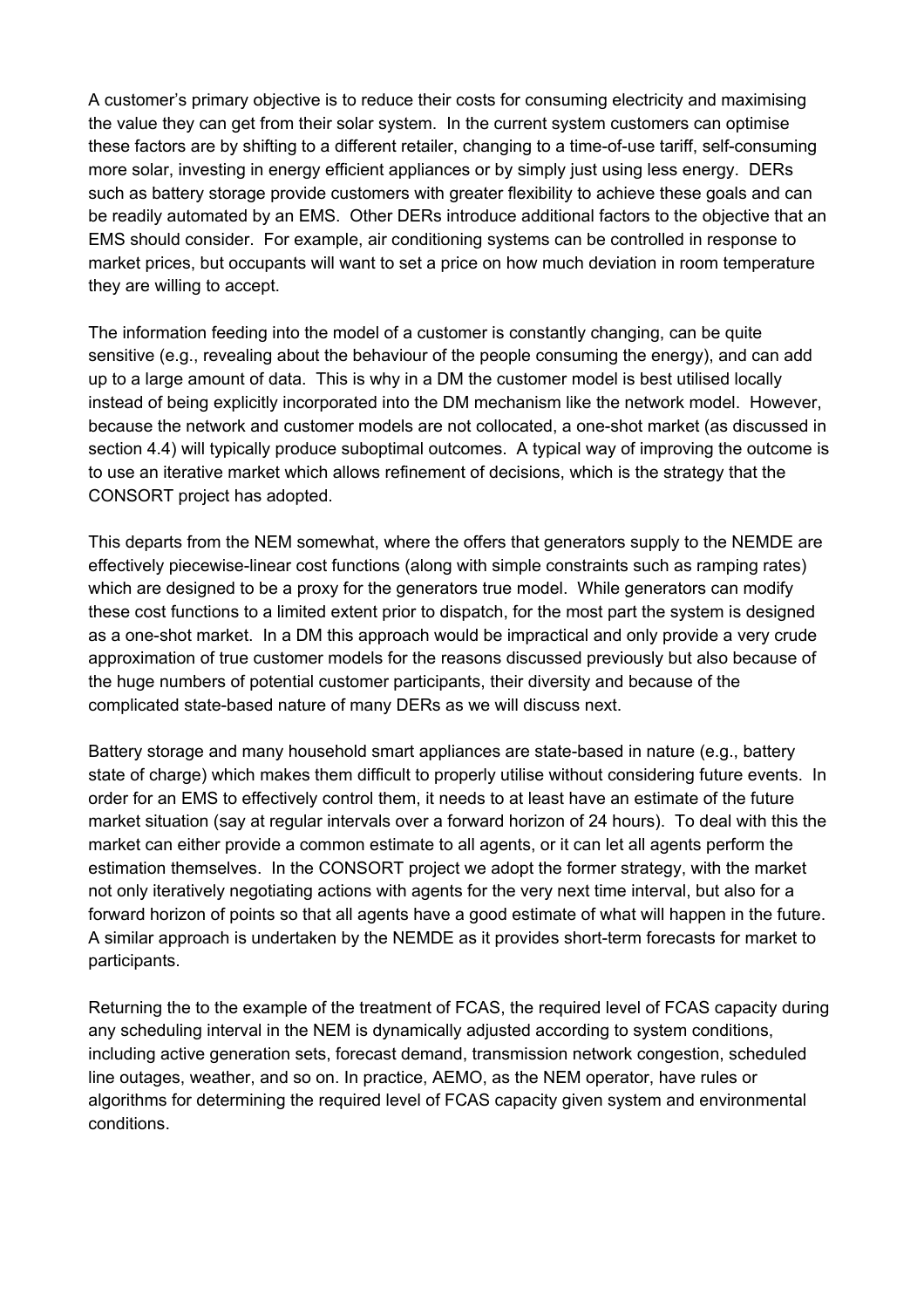### <span id="page-11-0"></span>3.3. Co-optimisation of DN objectives

Capacity constraints, voltage levels, the costs of grid-connected distributed generation, and so on, all fit into a mathematical optimisation framework if their costs and operational constraints are correctly elicited and encoded. Nonetheless, advanced optimisation methods are necessary here, to solve harder classes of problems than are currently tackled by NEMDE, as the scale of the co-optimisation problem on distribution networks is significantly greater.

Moving beyond DN, there are also opportunities for consumers to influence wholesale market prices, e.g. to help overcome ramping constraints or provide frequency control. If not explicitly co-optimised at the DN level, these system-wide objectives should at least be compatible with DN operations if working in tandem. In many cases, this effectively consists of ensuring that the "secondary" optimisation problem's feasible region is a subset of the "primary" one's. For example, for the wholesale market at its simplest, it might be possible to simply run the NEMDE to generate wholesale prices, then run the DM based on these prices, and let frequency control make up any difference between the two. As frequency control operates on a different time scale to DM decisions, it can be considered as a two phase process. Note that this implicitly assumes that random variation in load and generation overwhelms any attempt to "optimise" DERs on the DN beyond a certain resolution. Conversely, such an approach would need to ensure that there are not any perverse incentives to play the two systems against each other.

### <span id="page-11-1"></span>3.4. Market mechanisms supporting the efficient operation of DNs

We have discussed mathematical approaches to solving DN co-optimisation problems. The models discussed above make a number of assumptions about the costs, benefits, and prices that DER agents face, and include all manner of network-specific particulars.

However, these methods solve the optimisation problem, but do not solve the economic problem of deciding the rewards for providing services. This is not straightforward, as there are several economic features flowing from these models that complicate the process of implementing an outcome via a market. The three most pertinent are:

- 1. The way DER costs may be used by the NAC algorithms to implement discriminatory pricing,
- 2. The strikingly different values that the same action has in different parts of the networks, and
- 3. The gap between the cost of using the NAC algorithms and opportunity value to the DNSPs.

The economic problem associated with a DMM can be neatly encapsulated as the question of determining the role of prices. Prices do not necessarily reflect costs, and even when they claim to, it is pertinent to ask "which costs?" In other words, does the market design aim to:

- reflect the marginal cost of providing a service in the short run,
- reflect the the expected long-run marginal cost of providing a service,
- incorporate some consideration of opportunity costs, or
- is it designed to incentivise behaviour and investment decisions that minimise long-run costs.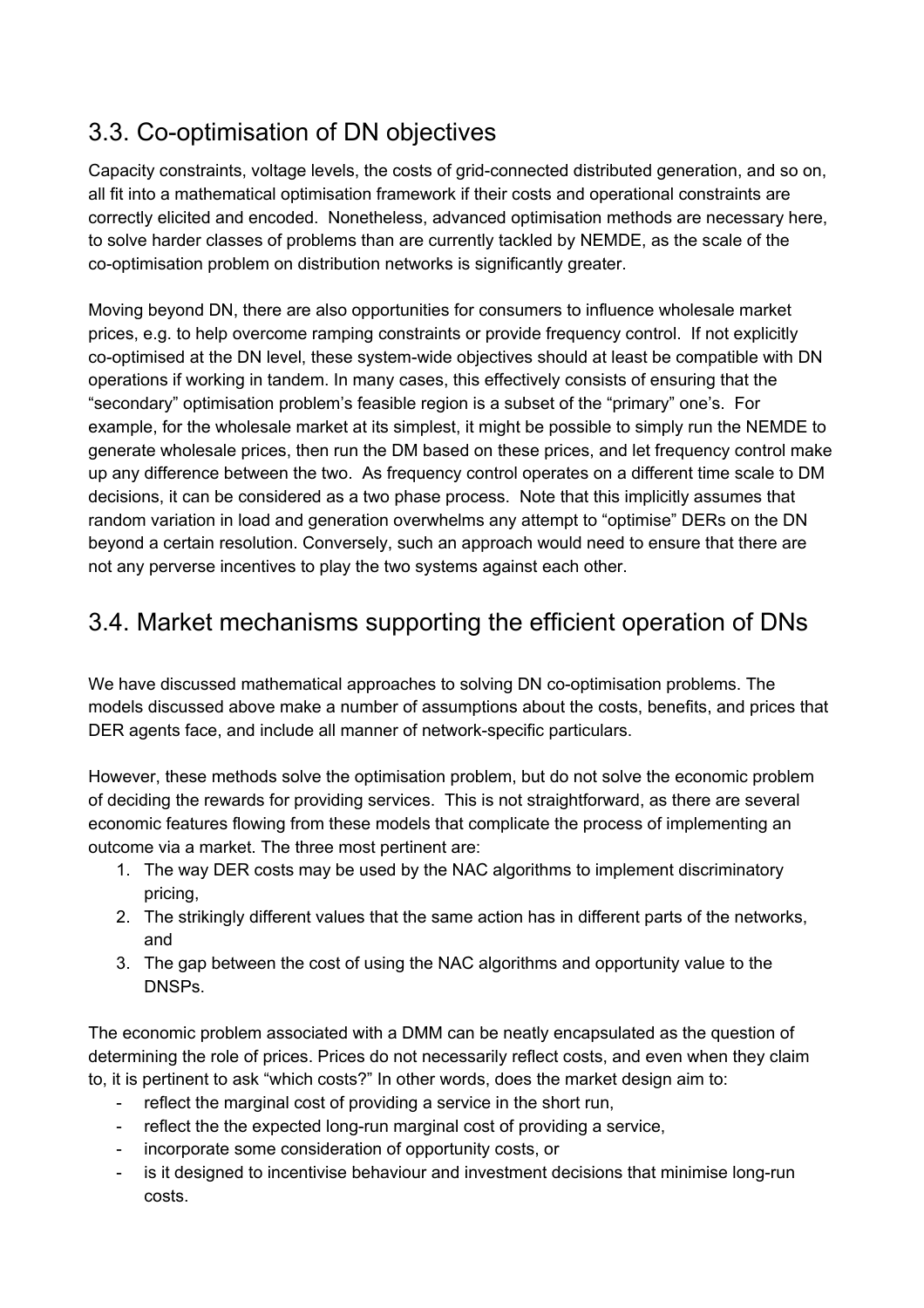In theory, these all collapse to the same thing in perfectly competitive markets, but distribution networks are far from perfectly competitive. The reasons for this are:

- The monopoly DNSP is a monopsonist when purchasing services from DER,
- The DNSP likely has access to customer specific data, and
- DER themselves may be able to exploit their location on the DN to express market power.

Moving on to the first economic feature, one outcome of the above is that DNSP may be able to implement price discrimination, close to perfect first-degree price discrimination,<sup>3</sup> An example of this is battery use to provide congestion relief on distribution feeders. On the cost side, DNSPs have a good idea of the retail tariffs customers are facing, and also the degradation rates of the batteries that are installed by customers. From this they could infer a very good approximation of the reservation price for any given customer. This information could be easily used to implement first-degree price discrimination. In the DR setting, such prices convert all the DER owner's surplus into cost reductions for the DNSP. Although this corresponds to DNSP operational cost reductions, when choosing a market design, one needs to question whether the DNSPs should be able to do this, as it may limit the uptake of DER and thereby hinder the investment process.

Second, on the other hand, all other things held constant, both location and phase connection matter immensely to the *value* of the DR provided by a DER to a DNSP. For example, is has quickly become apparent in the CONSORT project that adding load relief to an unconstrained phase of an unbalanced feeder helps very little in overcoming a thermal constraint. As such, a uniform \$/kWh price may not be desirable, as it is not reflective of value. The AEMC has often stated a desire to see more cost-reflective prices; accordingly, it must also be desirable to see value-reflective rebates paid for DR actions.

Third, the next-best option for a DNSP to satisfy its service delivery requirements is often to augment a feeder or employ a conventional generator (e.g. diesel). The question then needs to be asked whether the owners of DERs should be allocated some of the cost reductions over this next-best option. This was case made for Local Generation Network Credits. In particular, it is worth noting that the prices generated by the CONSORT project algorithms ensure the optimal use of DERs to minimise the DNSP's operational costs, but do not signal anything about alternative costs.

Finally, standard auction-design considerations of strategic interaction in the market need to be addressed by the final market design, but are not canvassed here.

<sup>&</sup>lt;sup>3</sup> First-degree price discrimination is where a monopoly seller of a good know all buyers' reservation prices and charges each of them at this price, thereby converting the entire competitive consumer surplus into monopoly revenue.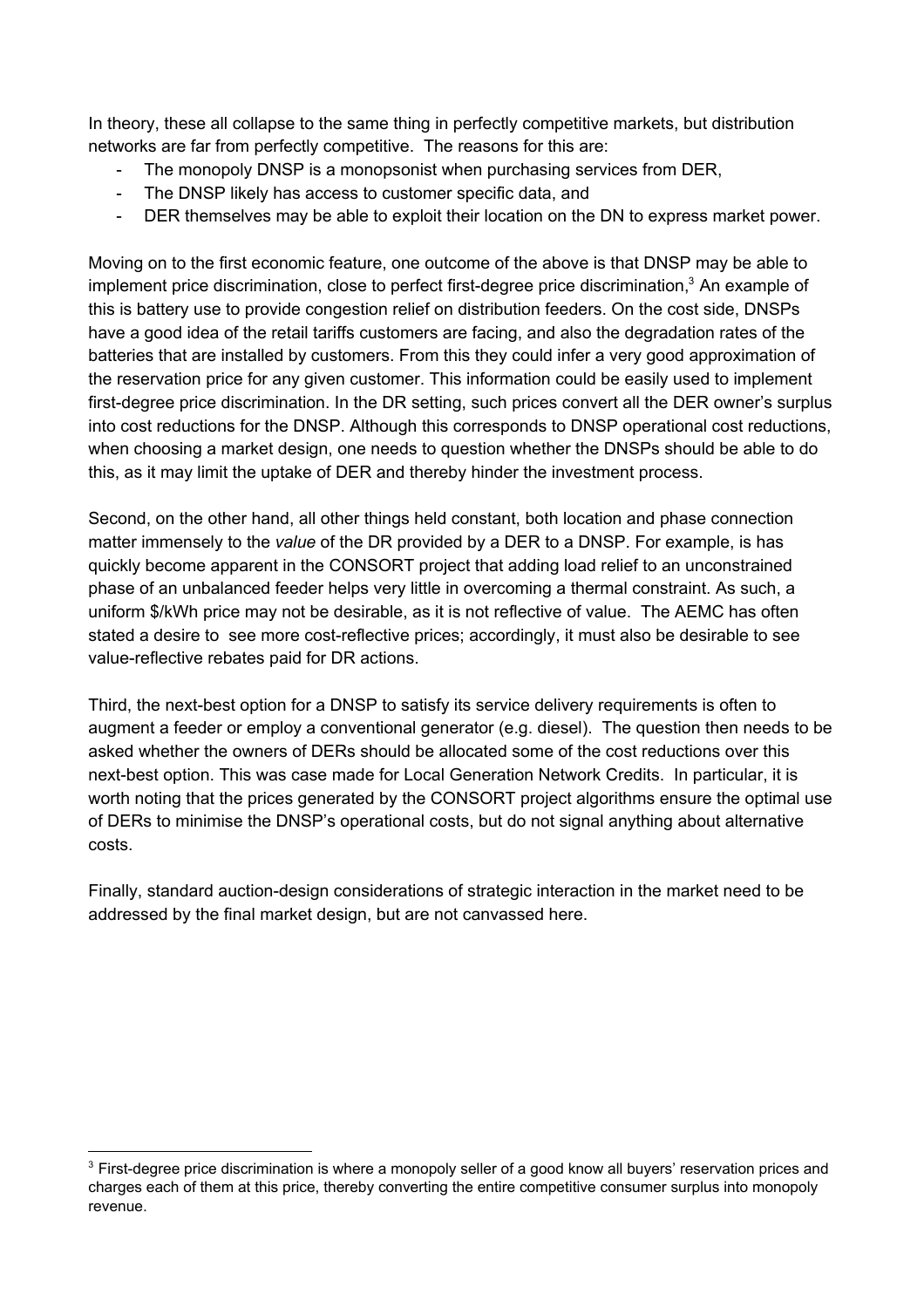## <span id="page-13-0"></span>4. Consultation Questions

### <span id="page-13-1"></span>4.1. Question 1

#### **Do stakeholders agree with these definitions, or have any views on the project scope as a result of these definitions?**

The AEMC seems to be aiming to demark short-run operation and long-run investment at the level of the technology installed. Specifically, it appears from the approach paper that passive devices are to be treated only as long-run investments, with no operational role to play.

This delineation may not work in the context of distribution network management, as investment in passive devices, by a DNSP or private customers, may be a necessary step to implementing a market-based solution. This is especially the case when sufficient local generation capacity is needed for a non-network solution to be viable and operated as a market. More on the effect of this is on the project scope is given below in Remark 1, but an illustration is of this effect is given below.

Consider, a DNSP that wants to employ both controllable and passive devices installed on a feeder in order to overcome a network constraint at least cost (e.g. imagine the case of Bruny Is without the pre-existing PV installations). For this outcome to materialise -- as a precondition for a DR market to be created for this problem by employing the services of the smart devices on the network -- the DNSP may be happy to subsidise investment in both battery-PV systems and PV-only units (or indeed other small, non-dispatchable generators, including cogen units and fuel cells that have fixed output levels or other constraining energy vector requirements, i.e. heat).

The restriction of the definition of DERs to only smart equipment, or the subsequent restriction of the project scope to DERs, removes these scenarios above from consideration by the project. This appears to be an unnecessary limitation.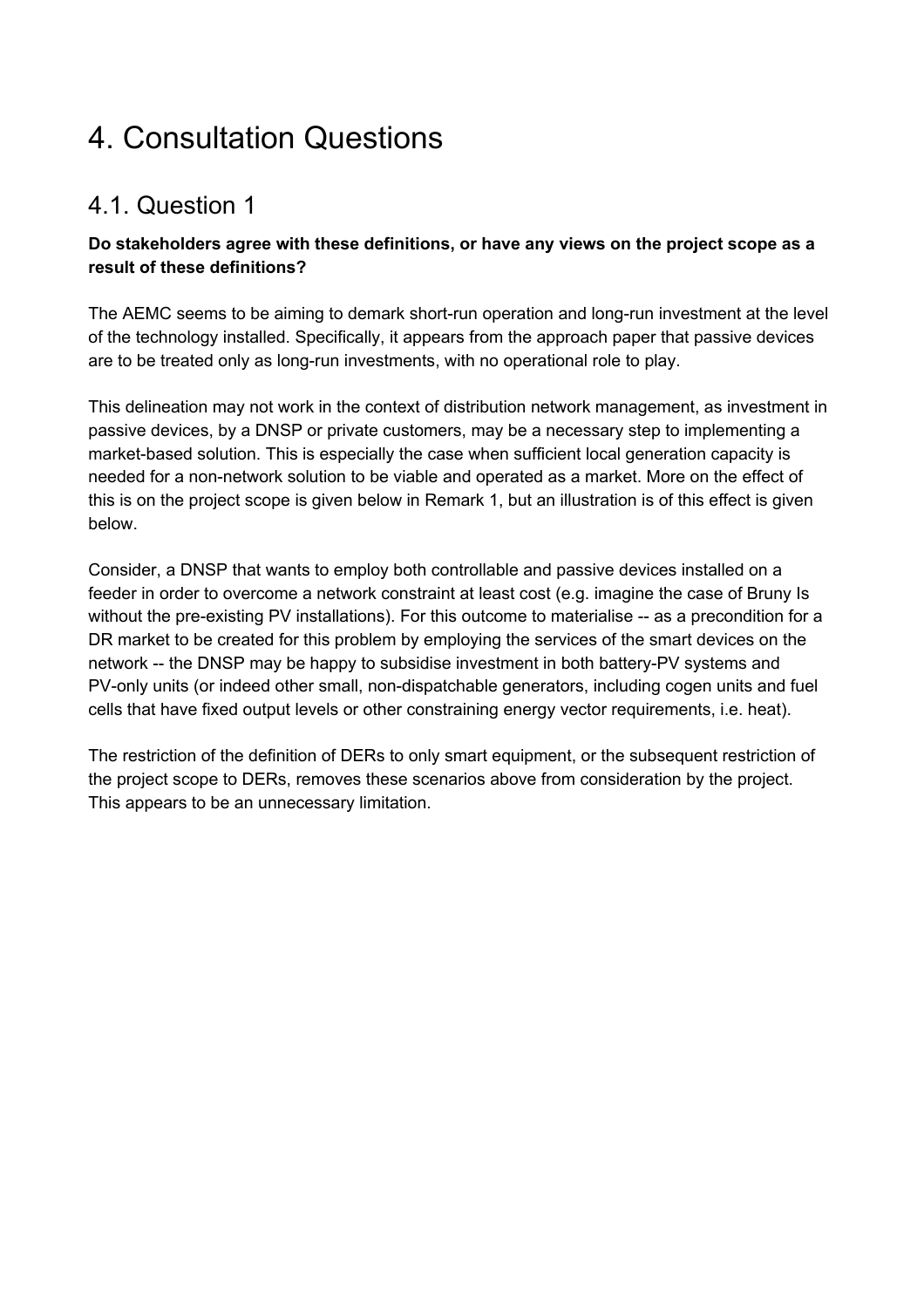### <span id="page-14-0"></span>4.2. Question 2

#### **Do stakeholders support this project scope? Is there anything that has not been flagged for consideration that should be? Is there anything that should be excluded from the project scope?**

A number of additional points of difference between transmission and distribution systems can be made:

- Distribution networks are more exposed to forecast load uncertainty than transmission and generation, as the numbers of customers for any single radial component are obviously lower and more prone to correlating effects.
- The average costs per customer associated with distribution is much greater than for transmission, warranting closer examination of DERs and the institutions that support them (which implicitly acknowledged by the AEMC by conducting the project).
- There is, at present, less sensing and information available about the distribution network than the transmission network.
- Considerations of changes to distribution network arrangements should consider issues pertaining to customer acceptance of the technology involved, the complications of unsophisticated actors participating in markets for distribution network services, and the risk to vulnerable and other customer segments (such as renters) of missing the opportunity to benefit from the markets that might be established.

On the last point, we note that there is little research on customer attitudes, perceptions, acceptability and trust of active DER systems with their homes and businesses. One of the key research components of the CONSORT project is to begin to fill this gap in understanding. We also note that there has been little analysis of the distribution of benefits across customer segments that a move to market-based implementation of DR systems may have. In particular, there is little doubt that different customer segments have vastly different opportunities to invest in such technology. Thus, consideration of the the private benefits that they might receive for their investment, versus that portion of any cost reductions that are kept as social benefits, is worth close scrutiny. It was precisely this concern that scuppered the recent *Local Generation Network Credit* rule change request (ERC0191). We intend to provide information gathered from the CONSORT project on these latter two issues to the AEMC's Retail Competition Review process.

#### <span id="page-14-1"></span>Remark on definitions and scope

In the approach paper, the AEMC have stated a desire to apply, as far as possible, arrangements and procedures that mimic the NEM generator dispatch procedures and transmission system operations to a future distribution services market. This makes sense in terms of devising a distribution market model that is able to operate in unison with the existing market arrangements for dispatch and transmission. However, the following consequences need to be drawn out and questioned.

As part of developing an approach to distribution service markets that is consist with existing arrangements, DERs are defined as those devices with operational capabilities matching the timings NEM dispatch procedures. As such, the desire for consistency has been propagated up to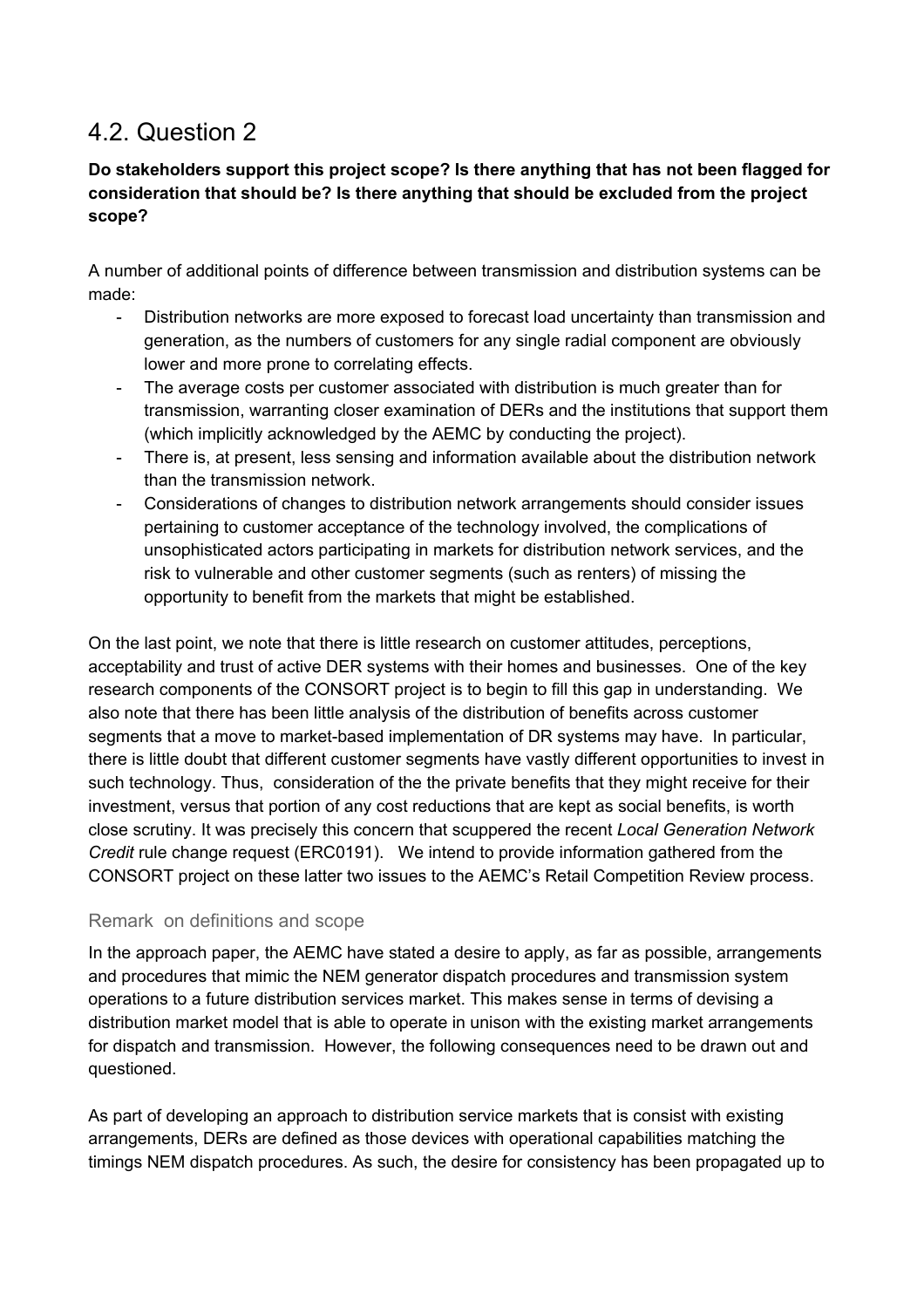the level of the technology installed, and is used to demark the project scope in terms of the DER definition.

The implication here is that any distribution market will apply only to short-run operations or management of distribution networks, and will not be directly involved in the investment cycle over the medium or long term.

This may raise a difficulty with respect to the suitability of operations-only markets, which is discussed below in contradistinction to the rationale for energy-only spot markets in the NEM. To begin, when designing the NEM wholesale energy market, a decision to implement an energy-only market was made, and capacity markets were not employed. One major reason for adopting this market design is that generators participating in the NEM have access to financial instruments that can be used to hedge exposure to uncertain events. The services exchanged through the NEM wholesale energy market are system-wide in extent. Thus, and importantly, the markets for energy derivatives, based on the energy spot market, are sufficiently large and liquid for them to efficiently support the exchange and sharing of risk across many players. For this reason, establishing short-term, or spot, energy-only markets are a sufficient *institutional* response to support efficient generation dispatch operation over the short-term and the long term investment cycle.

The same cannot be said of any hypothetical distribution markets, as it is unlikely that any particular market supplying distribution network services is sufficiently thick to support a set of derivatives markets, given their limited geography. Accordingly, a spot market for services, procured over the short term only, may not be a sufficient institutional response to the challenges of distribution network management.

Likewise, in order for the project to consider the allocation of risk between trading parties, the project's scope needs to consider contracting arrangements between entities that are investing in new devices and those that are purchasing services from them. This is especially relevant to the choice of market design and/or regulation, given the relatively unsophisticated nature of many electricity customers (compared to the risk-sharing arrangements between NEM wholesale market participants).

Thus, the restriction of the project's scope to smart energy devices and operational timeframes only should be removed by, first, **placing distributed generation devices within the project scope**, either by altering the definition of a DER or by rewording parts of Section 1.3 to extend the project's scope to considerations of passive distributed generation devices Following this, **capacity markets and/or markets for the exchange of longer-term contracts should be considered in the context of distribution services**. This stands in contrast to the current treatment of wholesale markets, but need not be inconsistent with it.

We acknowledge that these changes represent a significant extension of the proposed DMM project scope.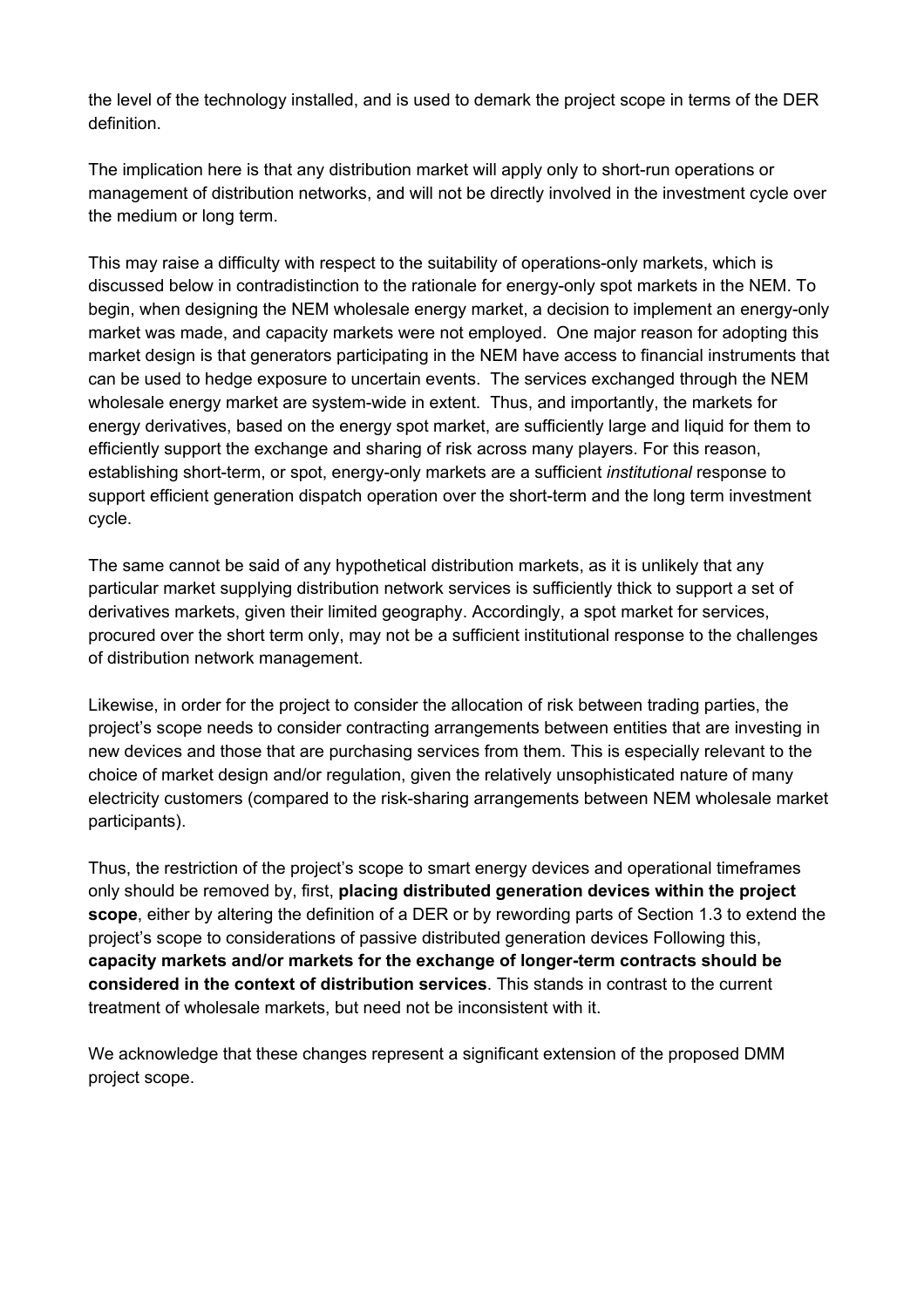### <span id="page-16-0"></span>4.3. Question 3

#### **Are there any other elements of a DNSP's role or current responsibilities that should be considered?**

Given that the DMM will look at DERs, Section 2.3.1 should include considerations of access explicitly, rather than relying on references to it in existing technical regulations.

DNSPs also have an important role to play in collecting and providing information to market participants. This includes sensing and otherwise acquiring data, storing and verifying data, and sharing appropriate information. In particular, DNSPs also provide statements of opportunities for non-network solutions.

### <span id="page-16-1"></span>4.4. Question 4

#### **Are there any aspects of the regulatory framework that are not set out in sections 2.3 or 2.4 but which should be considered through this project?**

It remains to be clarified what contestability entails with respect to obligations on the DNSPs to:

- Provide access to networks.
- Ensure the transparency of markets and prices, and of existing contractual obligations, and
- Issues of probity when establishing new contract and market arrangements.

### <span id="page-16-2"></span>4.5. Question 5

#### **Should the coordination of distribution systems with distributed energy resources be centralised under the direct control of one body? Or should it be devolved and performed in a tiered manner?**

For computational and control reasons, the coordination of DERs must be tiered. It is very difficult to see how distribution network control can be implemented in a centralised fashion at a large scale without, for example, adopting crude approximations of the physical network or very simplified control heuristics, both of which will necessarily be suboptimal. Decentralised control will also go some way to addressing any privacy concerns that customers might have.

However the question may be asking whether some central body (equivalent to AEMO) manages the "distribution market" by directly interacting with DERs, or if they set the regulations and another tier of aggregators and DNSPs implement solutions for specific parts of the distribution system. In this case, there is no obvious reason why the existing DNSPs cannot transition to the role of providing a "distributed system platform," to use the language of New York's *Reforming the Energy Vision*. This may be preferable given the DNSPs role as planners and as keepers of network asset and operational information.

One caveat to this approach is that the regulations should enforce a degree of consistency across jurisdictions such that aggregators and others operating across different networks do not face excessive cost in developing site-specific solutions (i.e. as a way of minimising transaction costs). More on these considerations are provided in response to Question 10.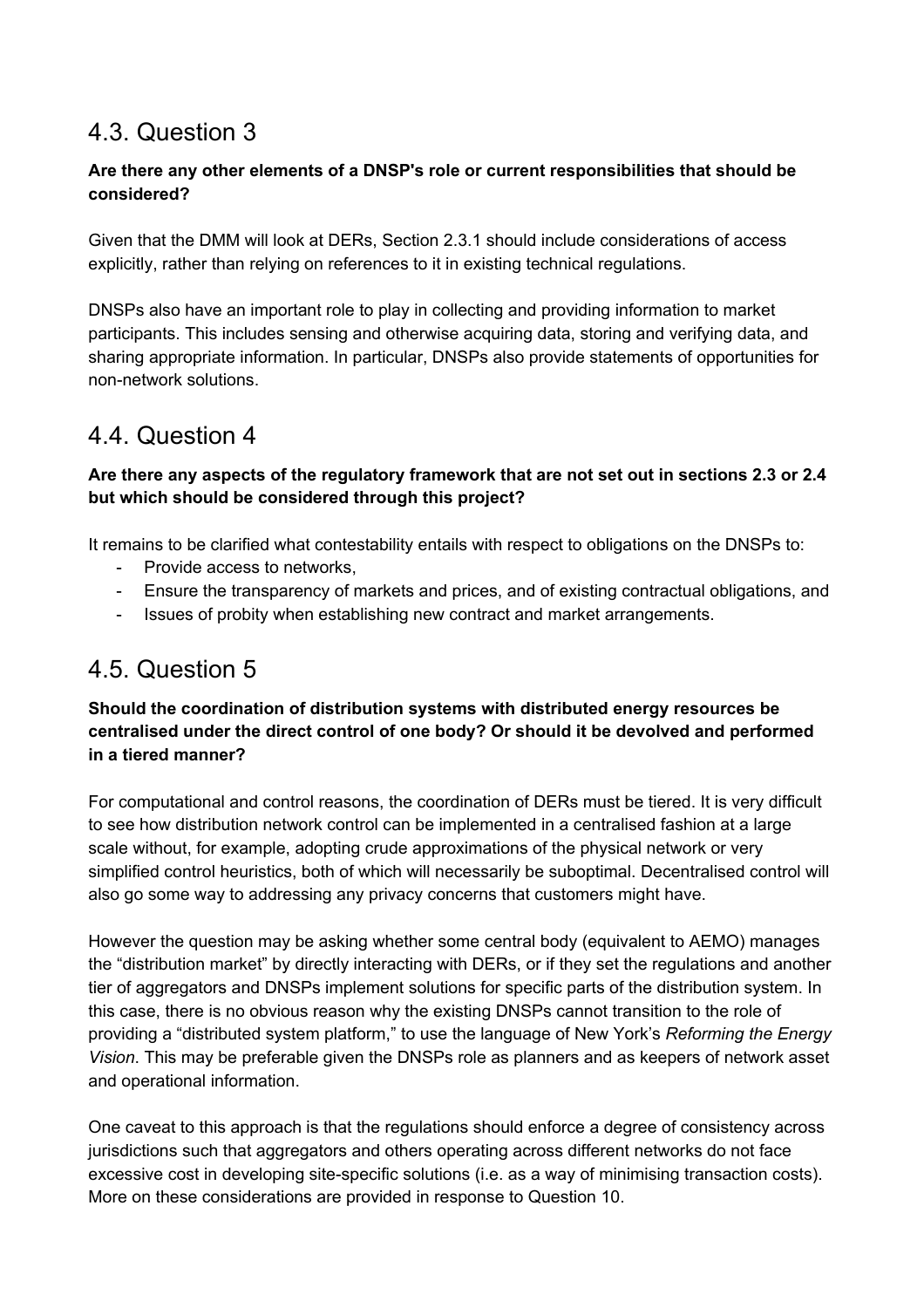### <span id="page-17-0"></span>4.6. Question 6

#### **Do stakeholders agree with the Commission's framework and these principles of good market design? Is there anything that the Commission has missed, or is unnecessary?**

The question is posed with respect to six principles of good market design, enumerated in Box 3.2 of the approach paper:

- *1. Facilitate effective consumer choice.*
- *2. Promote competition where feasible.*
- *3. Regulate to safeguard the safe, secure and reliable supply of energy, or where it would address a market failure.*
- *4. Promote price signals that encourage efficient investment and operational decisions.*
- *5. Ensure technological neutrality.*
- *6. Prefer simplicity and transparency.*

There is a lot of flexibility of interpretation in these principles, which is appropriate given the forward-looking nature of the project.

However, two issues arise when designing markets have not been explicitly included, and which may sit outside the conventional positive economic framing, regarding distributional effects of market designs and the allocation of risk between trading entities.

Efficient (or near efficient) outcomes can typically be implemented by a range of market designs, at least in the allocative and productive sense. These designs differ only in how costs, benefits and risks are allocated between transacting parties. As such, **the project should consider the expected distribution of costs imputed by any market design**. Within this context, two key considerations stand out for close examination, namely:

- The interplay between the outcomes generated by a particular market design and **a DNSPs regulatory environment may act as a limitation on the feasible market implementations**. This may include rates of return on capital investment and allowances for operational costs determined by a regulator, or other incentive schemes, such as future versions of the *demand management incentive scheme* or *service target performance incentive schemes*.
- It is likely that in order to satisfy their technical regulation requirements, DNSPs will procure services from DERs. This leaves them in a position of a **monopsonist buyer**, and as such it may not be appropriate to allow them to express their full market power, from both efficiency and distributional standpoints.

Furthermore, the rate of technological change must be considered when it comes to designing a market that hopes to promote some form of **dynamic efficiency**. In particular, it is important that customers are able to access products and instruments that allow them to **share the risk of investing in DERs** when such devices are undergoing rapid evolution, and newer technology is frequently displacing old. In such settings, there may be a perverse incentive for DNSPs or other market participants restrict supply of risk-sharing options in order to transfer capital risk onto customers, who, as much smaller entities, may not be best positioned to assess and/or carry that risk. Such options also aid in signalling the future value of technology and support the process of price discovery, which is essential to the pursuit of allocative and productive efficiency.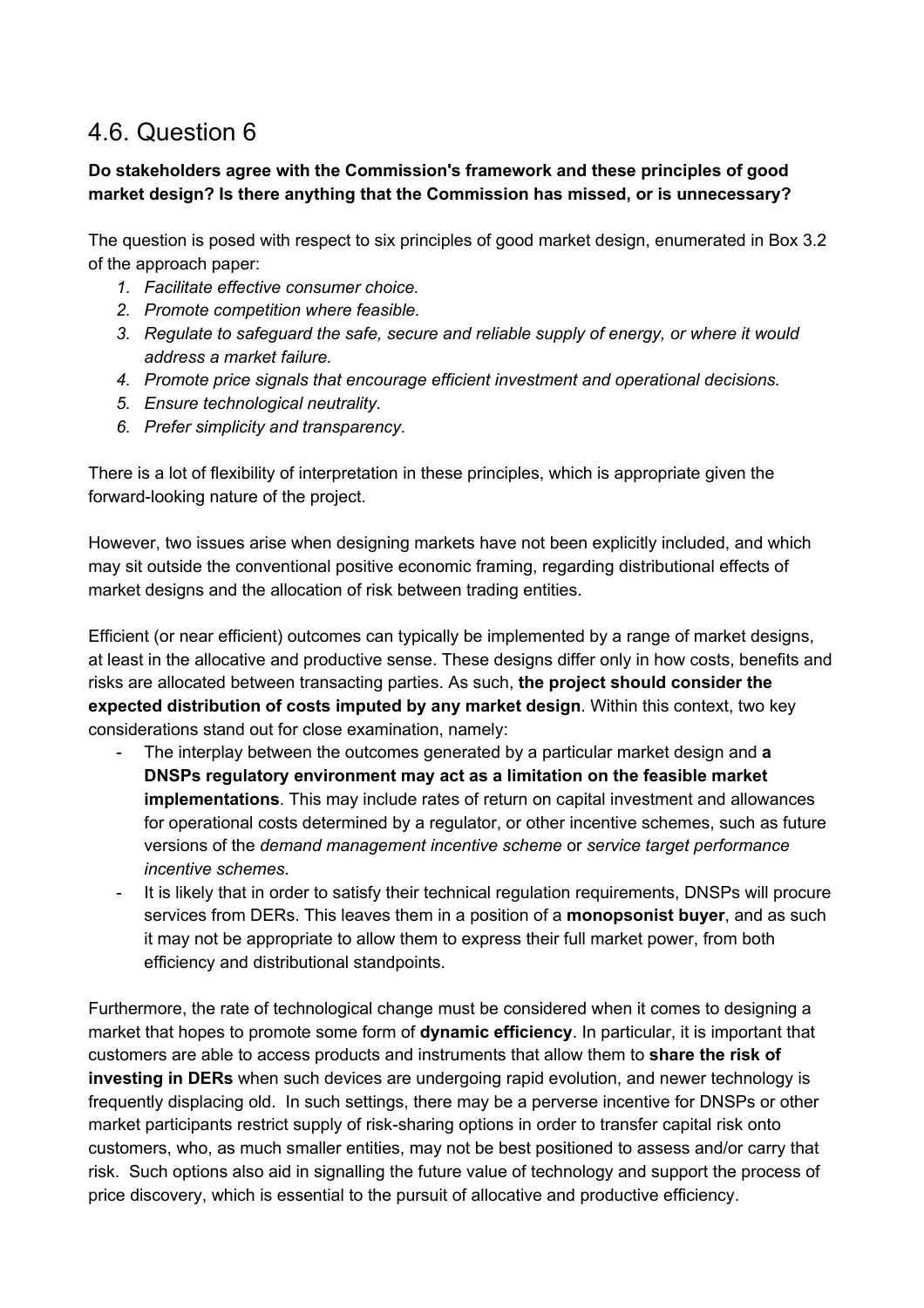### <span id="page-18-0"></span>4.7. Question 7

#### **Are there any other issues the Commission should have regard to in considering possible market design options?**

The market design employed will be limited by network, device and customer modelling choices, in that the representation of network components and DERs underlying any "dispatch-like" operational market affects the set of feasible market designs.

In large-scale systems, this choice is determined by **computational issues** a nd limitations regarding the procedures employed to solve any smart market. For example, the NEMDE used by AEMO relies on linearised cost functions, which are implemented as discrete bid increments. These are not truly accurate representations of generator costs, but are used in order to keep the dispatch engine computationally feasible.

Similar considerations of the tradeoff between computation and accurate representation of the underlying physics of distribution networks should be included as an issue for the AEMC's consideration.

### <span id="page-18-1"></span>4.8. Question 8

#### **Do stakeholders agree with the Commission's assessment of the technical impacts of distributed energy resources set out above in sections 4.1 to 4.8?**

Regarding Section 4.1, the definition of voltage stability in the approach paper applies to the transmission level. Although it is often used to describe voltage related problem at lower voltage levels, that is technically incorrect. In other words, even though voltages in medium and low voltage levels might be out of bounds, that doesn't mean that the system is unstable. That is because the devices that contribute to voltage stability (load tap changers and overexcitation limiters of large synchronous generators) are located upstream.

Regarding Section 4.5, power factor is defined as the ratio between the active power and the apparent power of a load. The latter depends on the reactive power of the load; the higher the reactive power, the lower the power factor. Because of the high reactance of transmission lines, reactive power cannot be transmitted over long distances, so it needs to be sourced locally. In other words, power factors of loads that are electrically far apart might be significantly different, so it is incorrect to talk about a *grid* power factor.

Furthermore, considering Sections 4.1 and 4.5 together: When talking about reactive power support provided by distributed energy resources, one needs to take into account electrical characteristics of the network. Lower (MV and LV) voltage networks typically have a high ratio between line resistance and reactance, which means that injecting reactive power to manage voltages can be ineffective. A more effective way to affect voltages on a network is via a combination of active and reactive power.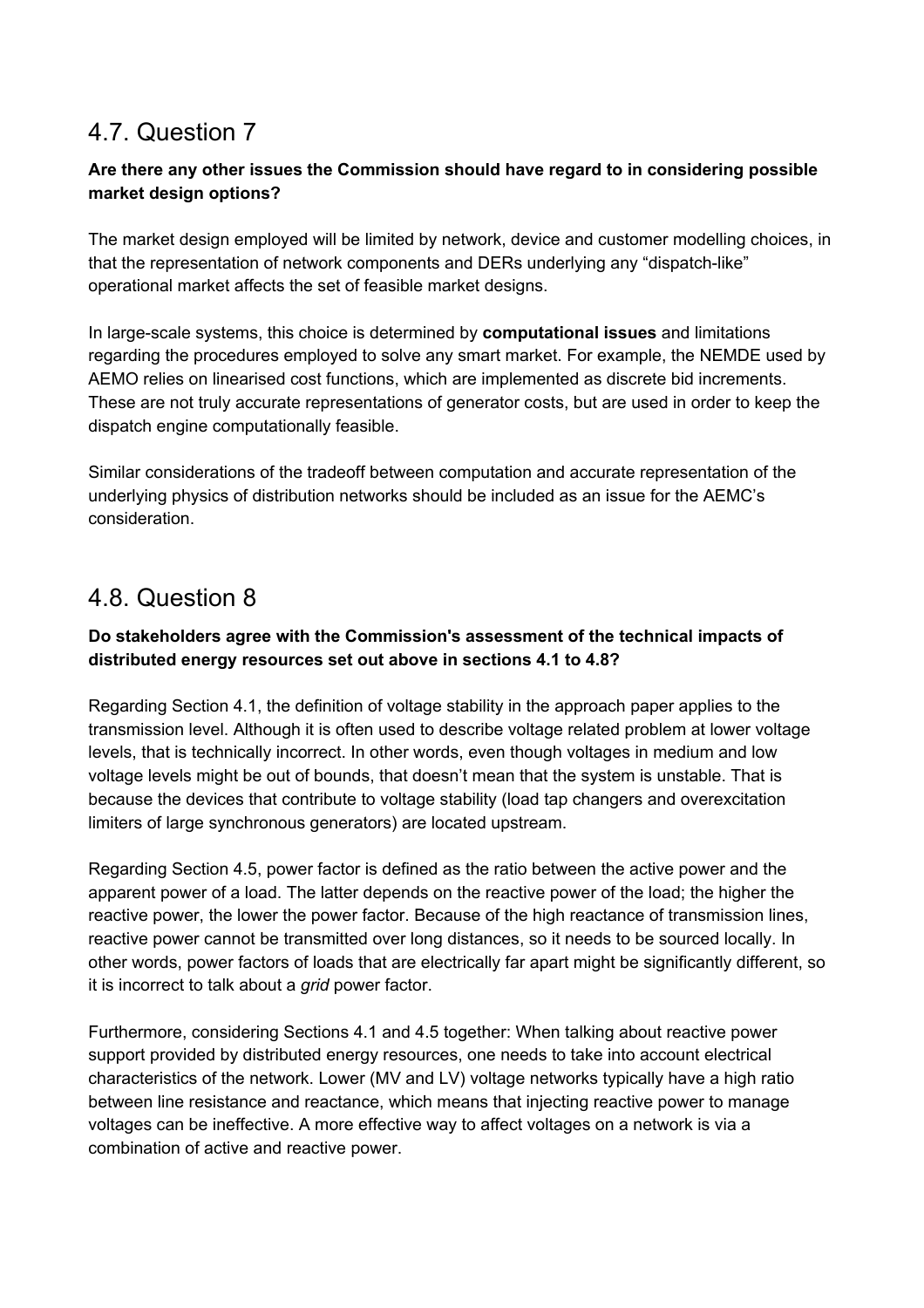Section 4.6 seems to only consider reverse power flows, rather than including cases where demand has increased to a level where peak loads approach thermal limits of assets in a traditional "forward" operating sense. We would expect to see more problems such as this with the deployment of electric vehicles and increased electrification of heating and cooking loads. The same point can be made for aging assets that are de-rated.

In addition, regarding both Section 4.6 and 4.8, it is our understanding that protection equipment is often configured in such a way that reverse power flows through equipment like transformers are treated asymmetrically to conventional forward flows, and will trigger protection schemes before thermal limits are approached (as such flows were, in earlier times, considered only possible in the case of faults).

### <span id="page-19-0"></span>4.9. Question 9

#### **Do stakeholders agree with the Commission's preliminary assessment of these opportunities, and possible solutions to address the technical impacts of distributed energy resources?**

We reiterate the point that voltage stability, associated with rapidly changing supply / demand imbalances in the distribution network, relates to operation of the transmission network, and that voltage support through reactive power injection on LV and MV networks is ineffective at providing that stability. As such static VAR compensators are not suitable for deployment on these networks; nor are DERs embedded in these networks suitable for providing this type of service. Furthermore, in the list of technical solutions given, the list of DER capabilities should include not only reactive power and low-voltage ride through capability but also active power for frequency support and voltage support on lower voltage networks.

As per the outline given in Section 3, we make the point that many distribution network markets will be established for non-energy services, such as local voltage regulation and (predictable) discrete network congestion events. These services can be treated in a similar fashion to FCAS and other ancillary service in the NEMDE; that is, by constructing a market that supplies the services required to overcome an operational limitation, encoded in a mathematical constraint, at a price determined by bids offered by DERs and other service providers.

Given this, it is also worth emphasising that any market-based solution to an imbalance or technical limitation actually implements one of the other three ways of addressing the identified problem listed in the paper. The key benefit of using the market-based solution is that, if well designed, the elicited bids approach marginal costs, thereby allowing an efficient solution to be found.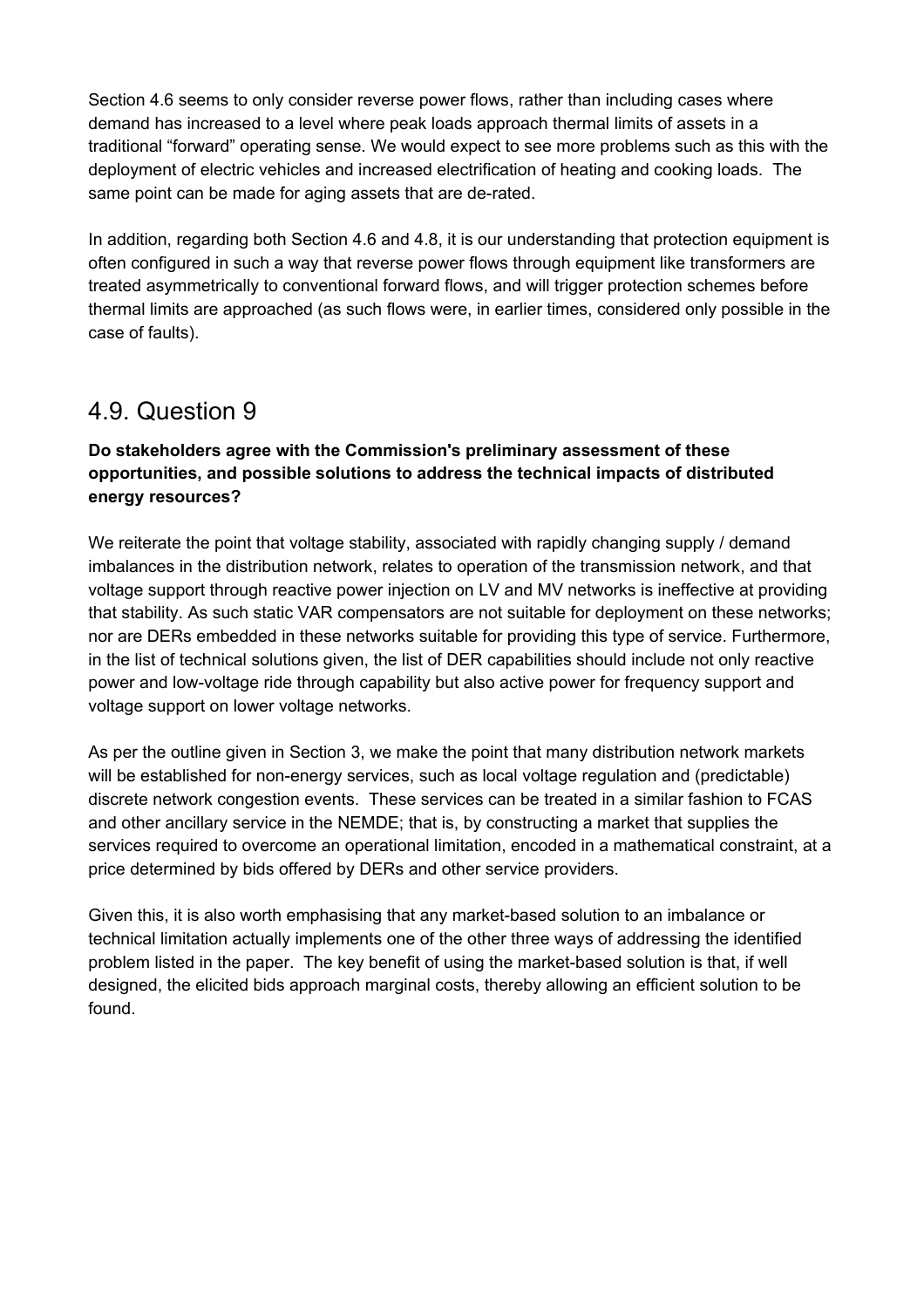### <span id="page-20-0"></span>4.10. Question 10

#### **Do stakeholders have any initial views on who should be responsible for managing these opportunities, or implementing possible solutions to the technical impacts?**

As noted above, there is a strong case to give the role to DNSPs, given their existing responsibilities as planners and as keepers of network asset and operational information. This will, nonetheless, entail changes in the way DNSPs operate and are regulated. In particular, changes to regulation that compel the DNSPs' network support services procurement process to become more transparent, open it up to contestable market forces, and standardise the procedures across all DNSPs are warranted.

For example, currently, network support service contracting processes are not conducted via pooled, visible and contestable markets. This hinders the price discovery process for these services, potentially preventing efficient patterns of investment in network and non-network solutions to overcome network constraints. This market structure may also enhance the market power of the monopsonist DNSPs. These barriers, whether real or perceived, to accessing fair network support payments for DERs appear to be one of the motivating complaints of the *Local Generation Network Credit* rule proponents. The validity of this complaint is not in question, and efforts should be made to support the integration of new DER technologies into the provision of network support services.

However, having made this suggestion, it is worth keeping in mind that any moves to a transparent market for network support services may require further, more radical, reform steps to be successful. These may include:

- establishing the DNSPs as independent network service operators and giving them responsibility for running market procedures defined in the NER;
- establishing a system of oversight by the AER; and
- possibly giving partial administration of the markets to AEMO.

Moreover, this process may also benefit by being coupled with other changes to the NER that facilitate the participation of aggregation services in the retail market, as distribution companies are not equipped to develop billing relationships with many small customers and may struggle to do so.